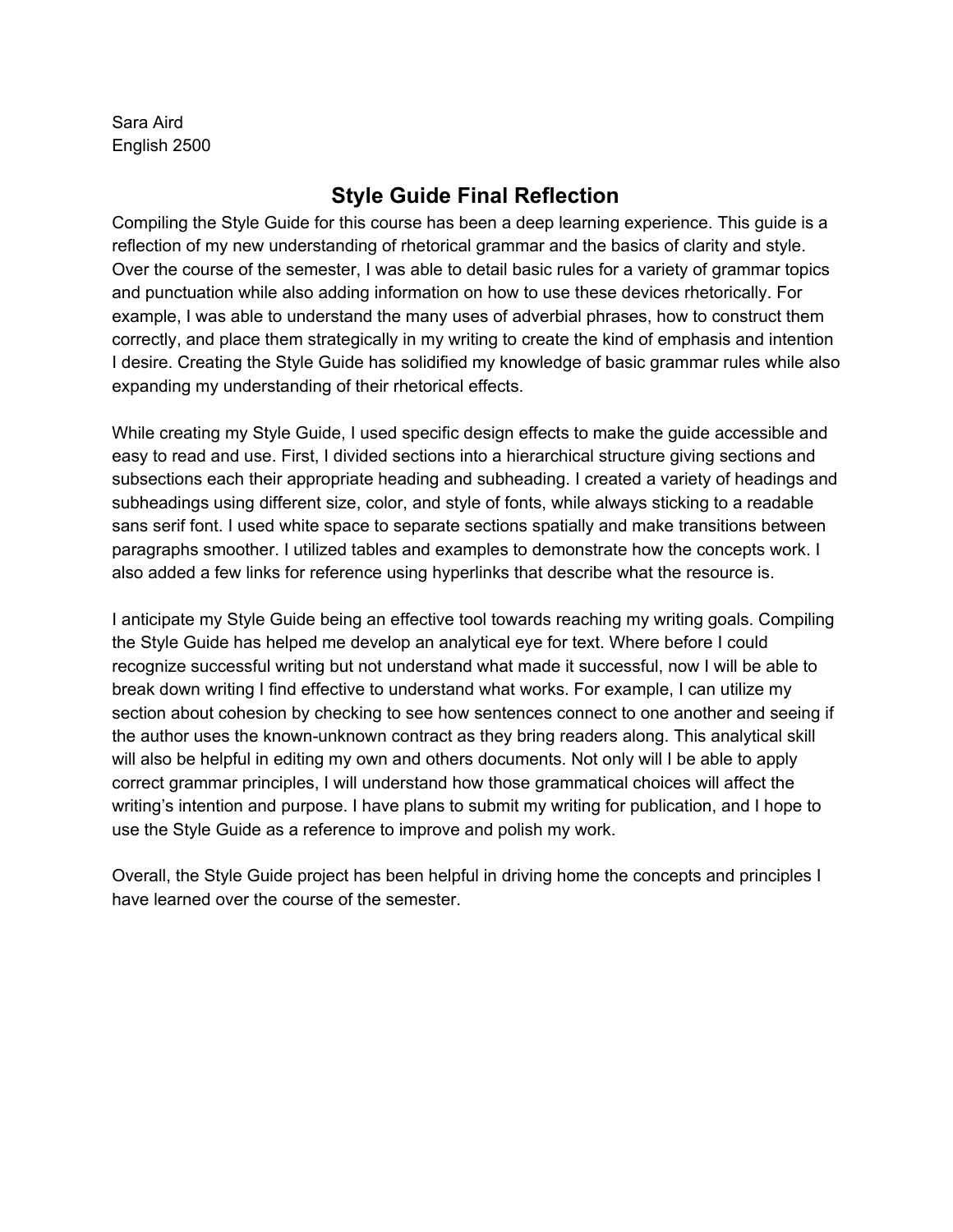# **Style Guide**

## **Glossary of Key Terms**

**Style**: the way an individual writer uses language.

**Grammar:** the structure of language.

**Usage:** refers to the ways in which members of a language community use language for particular contexts and purposes.

**Word Class:** a category of words which have similar form, function, and properties.

**Noun**: a word that can be made plural or possessive.

**Verb**: a word that can show tense.

**Adjective**: a word that modifies a noun; answers the question which one or what sort **Adverb**: a word that modifies a verb, adjective, or another adverb; usually related to time, space, and connection.

**Phrase:** a group of words used to express meaning, but is not complete thought because it doesn't contain a subject and a verb.

**Clause:** a group of words with both a subject (noun) and a predicate (verb).

**Coordination**: putting sentences together

**Subordination**: sentences with dependent clauses

## **Language Principles**

**Usage:**

- Socially accepted ways of using words and phrases;
- The meanings of words in particular contexts;
- Socially constructed rules or conventions about language correctness;
- The ways that people actually use language (which may be different from how some people think that language should be used;
- Constantly changing social rules about how language should (and shouldn't) be used.

## **Grammar:**

- Social rules related to correctness (socially acceptable language)
- The patterns and knowledge that native speakers of a language use (which are typically subconscious)
- The study of patterns, structures, and systems of a language
- The social rules that determine socially acceptable uses of language (or usage)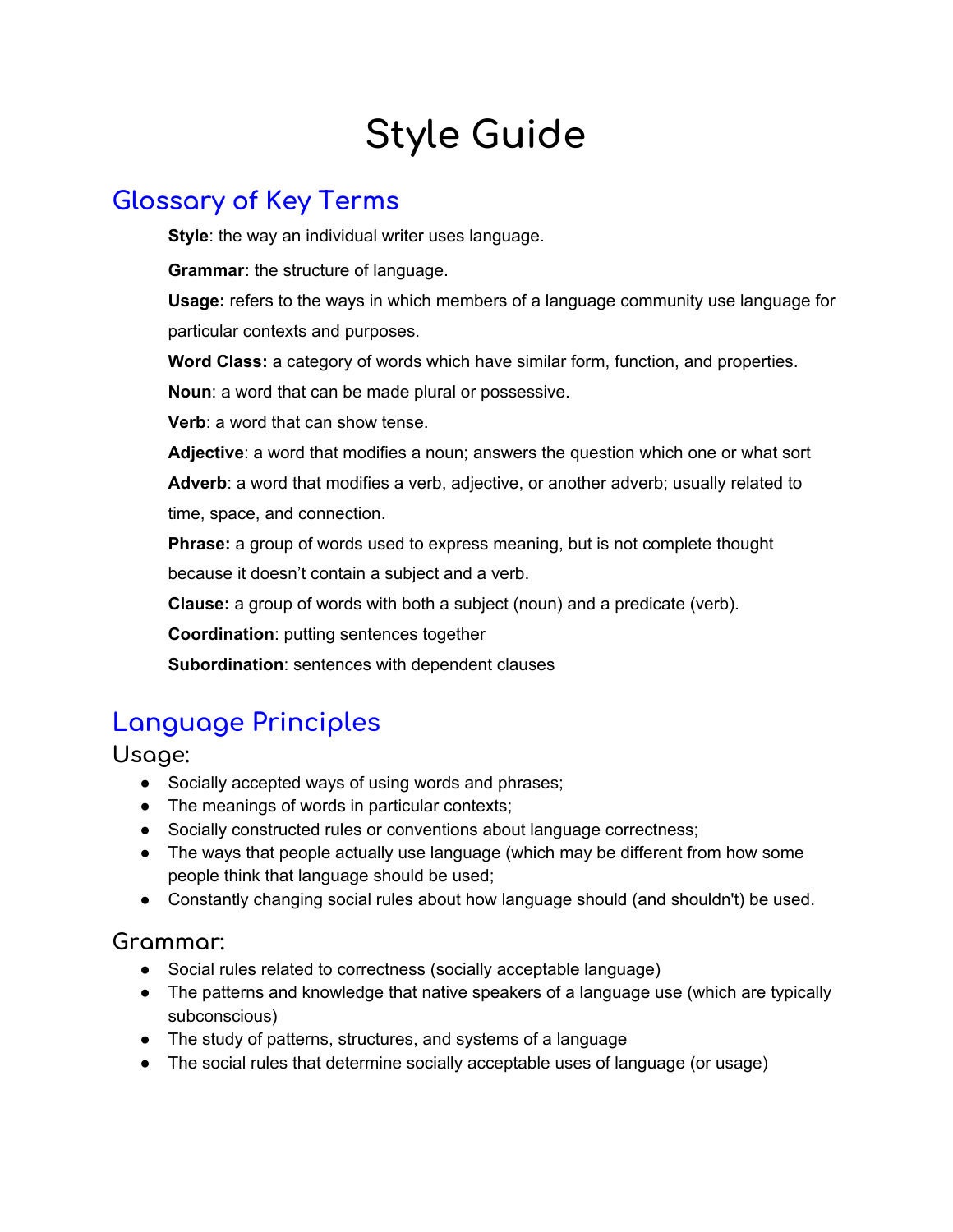## **Social and Cultural Influences on Grammar**

- Those in positions of influence and power dictate "appropriate" grammar and usage.
- Grammar "rules" are constructed by people whether by small group consensus of what will be published in a dictionary or widely accepted and used slang by the masses.

## **Grammatical Concepts**

## **Prescriptive versus Descriptive Grammar:**

**Descriptive Grammar:** examining the rules or patterns that underpin a language, the way speakers use language in their everyday lives; the study of linguistic habits.

Richard Nordquist gives the following definition:

"The term *descriptive* grammar refers to an objective, nonjudgmental description of the grammatical constructions in a language. It's an examination of how a language is actually being used, in writing and in speech. Linguists who specialize in descriptive grammar examine the principles and patterns that underlie the use of words, phrases, clauses, and sentences ('Descriptive Grammar')."

**Prescriptive Grammar:** enforcing the rules and patterns of what they believe to be the correct structure and form of a language.

Nordquist gives this definition:

"The term *prescriptive grammar* refers to a set of norms or rules governing how a language should or should not be used rather than describing the ways in which a language is actually used."

And more: see reference article "10 Types of Grammar (And [Counting\)](https://www.thoughtco.com/types-of-grammar-1689698)

## **Word Classes:**

**Open Class:** words that make meaning, can stand alone, and are open to change *Examples*: nouns, verbs, adjectives, adverbs

**Closed Class:** are words that provide structure, holding phrases together, and show how open class words relate to each other. These words do not change often. *Examples*: determiners, auxiliaries, qualifiers, prepositions, conjunctions

## **Punctuation**

**Commas:**

**Non-Comma Rules:**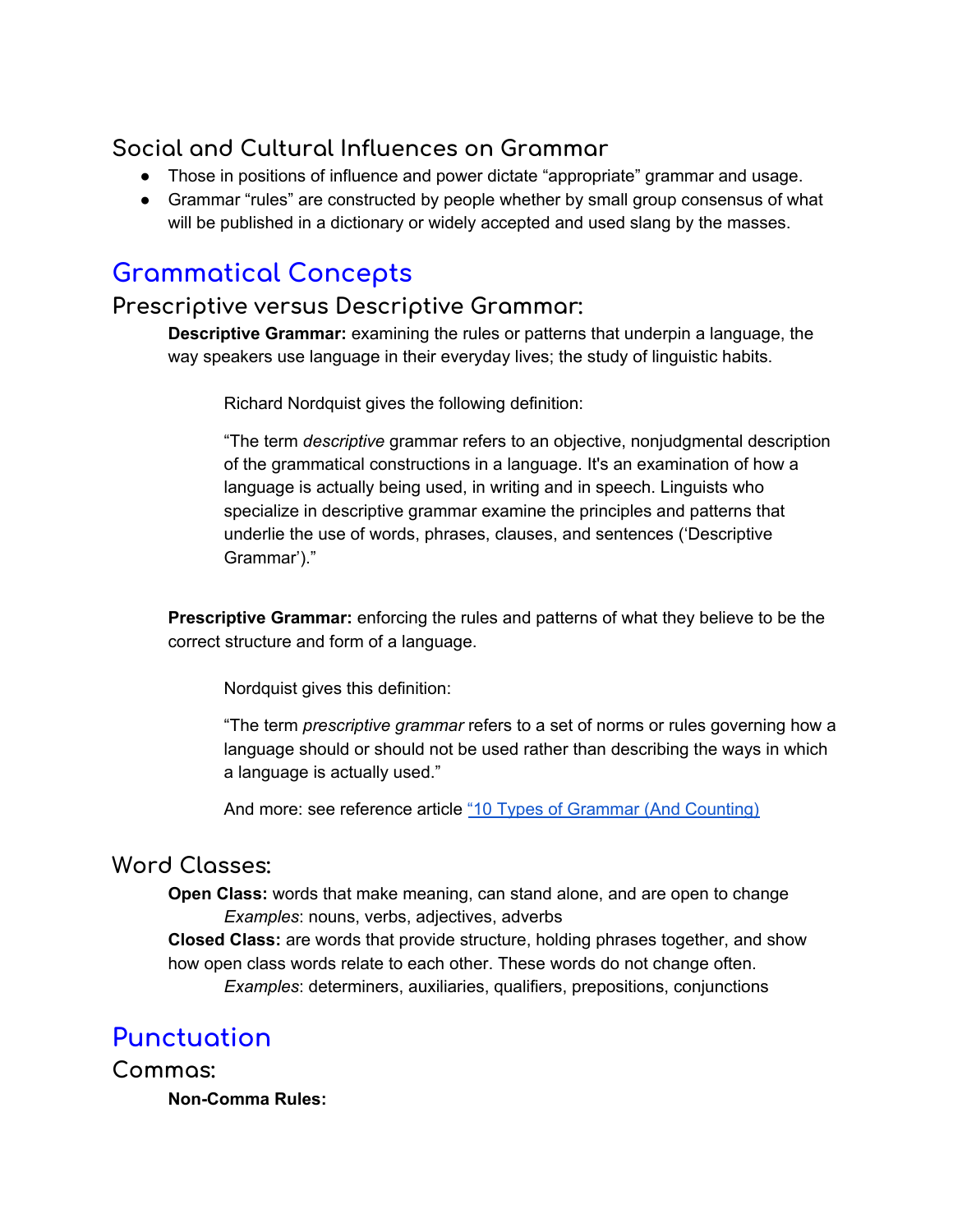Do not place a comma when it seperates:

- The subject from the verb
- The direct object from the object complement
- The indirect object from the direct object
- The verb from the subject complement
- The verb from the direct object
	- Exception: She said, "I will have the cheeseburger."

Do not place a comma with a coordinating conjunction when it joins two sentence units.

#### **Comma Rules:**

- Coordinating Conjunctions: Use a comma before a coordinating conjunction when it joins two independent clauses.
- Adverbial Clauses: Use a comma to offset adverbial clauses when those clauses are located at the beginning or middle of a sentence. Use a comma to offset an adverbial clause at the end of a sentence if the information is not essential.
	- If it is a cause no comma.
	- $\circ$  If it is a reason use a comma.
- Lists of adjectives: use a comma if the adjectives and nouns can be separated by "and".

Example: The beautiful and cozy house The beautiful, cozy house

NOT

The military safe house The military and safe house

### **Semicolon:**

**Replacement for comma-and.** Tighter grammar.

*Example*: Recently, the weather had turned; I found myself feeling restless.

● **Semicolon-plus-conjunction**: Used when one of the connecting independent clauses already contains a comma.

> *Example:* The house is red, located in a small neighborhood; this is where I grew up.

● **Semicolon-plus-conjunctive adverb**: With the ability to move the adverbial conjunctive you can place emphasis on different parts of the sentence. *Example:* The house is for sale; however, there are many buyers who are already interested.

## **Colon:**

● Alerts the read that an explanation or elaboration is coming. Also, the colon can introduce a list or a block quote.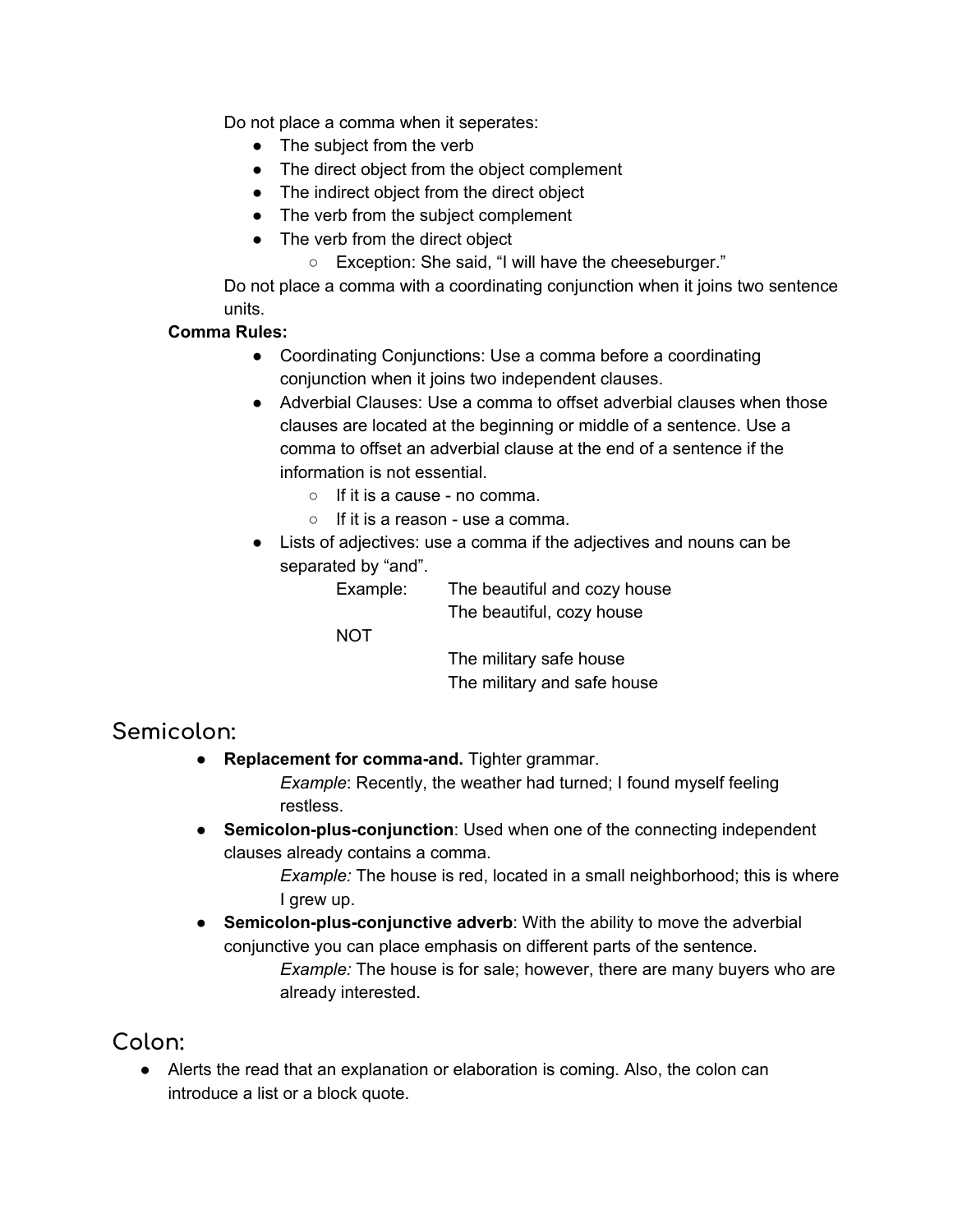*Example:* The house at the end of the street is for sale: it has been a significant landmark in the neighborhood for years.

● A signal for an appositive. Puts emphasis on the appositive. Must be preceded by an independent clause.

### **Dash:**

- Informal colon, in place of a colon.
- List of appositives: When a list of appositives occurs in the middle of a sentence, use dashes. Use dashes to set off appositives that already have internal punctuation.
- Sentence Appositive set off by dashes.

## **Hyphen:**

Makes clear that the two words together or complete phrases make the modifier, except when the first word ends in -ly.

*Examples:* a highly suspicious situation - NO hyphen the English-speaking citizen the off-the-cuff remark

## **Sentence Structure**

### **Types of Sentences:**

**Interrogative**: a question; subject can be in a different place in the sentence than is typical.

*Example*: Who is going to the movies?

**Declarative**: a statement

*Example*: My friends are going to the movies.

**Imperative**: a command; the subject "you" is removed from the sentence

*Example*: Go to the movies!

**Simple**: a sentence containing one independent clause

*Example:* The dog runs.

**Compound**: linking of two independent clauses

*Example:* The dog runs, and the cat jumps.

## **Sentence Structure Table**

| <b>Type</b>  | Form                     | Emphasis                          | <b>Examples</b>                                                                                     |
|--------------|--------------------------|-----------------------------------|-----------------------------------------------------------------------------------------------------|
| Be Pattern 1 | Subject + Be + Adverbial | On time, space,<br>and connection | The horse is in the barn.<br>(Prepositional Phrase)<br>The opening is very soon.<br>(Adverb Phrase) |
| Be Pattern 2 | Subject + Be + Subject   | On adjective,                     | I am a puzzler. (Noun Phrase)                                                                       |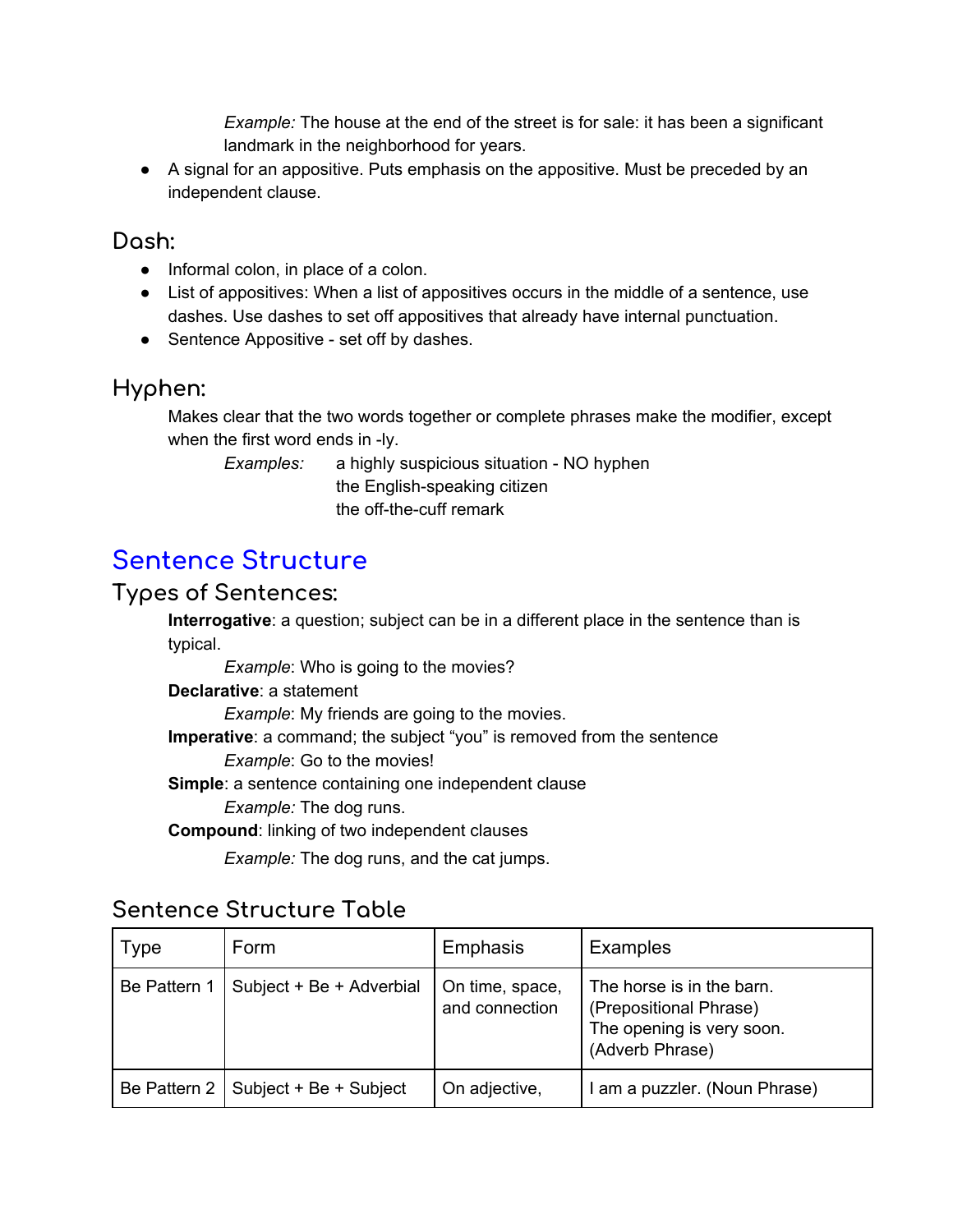|                                   | Complement                                                                                                                        | Specifies a<br>quality of the<br>subject                                 | The summers are very hot.<br>(Adjective Phrase)                                                     |
|-----------------------------------|-----------------------------------------------------------------------------------------------------------------------------------|--------------------------------------------------------------------------|-----------------------------------------------------------------------------------------------------|
| <b>Linking Verb</b><br>Pattern 3  | Subject + Linking Verb +<br><b>Subject Complement</b><br>(five sense verbs,<br>become, remain, seem,<br>seem, appear)             | On the subject<br>complement                                             | The house looked expensive.<br>(Adjective Phrase)<br>My daughter became a teacher.<br>(Noun Phrase) |
| Intransitive<br>Verb<br>Pattern 4 | Subject + Intransitive<br>Verb (Predicate is verb<br>alone - action verbs)                                                        | On action verb                                                           | Life happens.<br>Cows mooed.                                                                        |
| Transitive<br>Verb<br>Pattern 5   | Subject + Transitive Verb<br>+ Direct Object<br>(the action is directed to<br>an object)                                          | On the<br>transmission of<br>action                                      | My friend borrowed my jacket.<br>Foxes chase rabbits.                                               |
| Transitive<br>Verb<br>Pattern 6   | Subject + Transitive Verb<br>+ Indirect Object<br>(recipient of direct object)<br>+ Direct Object (sending<br>or giving)          | Place indirect or<br>direct object at<br>end of sentence<br>for emphasis | Sara sent Emily a box of cookies.<br>She gives her students lessons on<br>grammar.                  |
| Transitive<br>Verb<br>Pattern 7   | Subject + Transitive Verb<br>+ Direct Object + Object<br>Complement (a noun<br>phrase that has same<br>referent as direct object) | On Object<br>Complement                                                  | The critic considered the meal dry<br>and bland.<br>My dad called the game exciting.                |

## **Compounding:**

#### **Subjects**

*Example:* Heat and humidity made the race unbearable.

#### **Predicates**:

*Example:* I went for a walk in the morning and a drive in the afternoon.

#### **Direct Objects:**

*Example:* You can watch a movie or a TV show after dinner.

## **Coordination: Compounding Sentences**

**Coordinating Conjunctions**: words that connect two independent clauses, such as *but,*

#### *and, or, for, yet, so, nor.*

*Example:* The house is blue and the door is red.

**Parallelism:** parts on either side of the conjunction are the same.

*Example*: My days consist of breakfast, lunch, and dinner interwoven between reading, writing, and reflecting.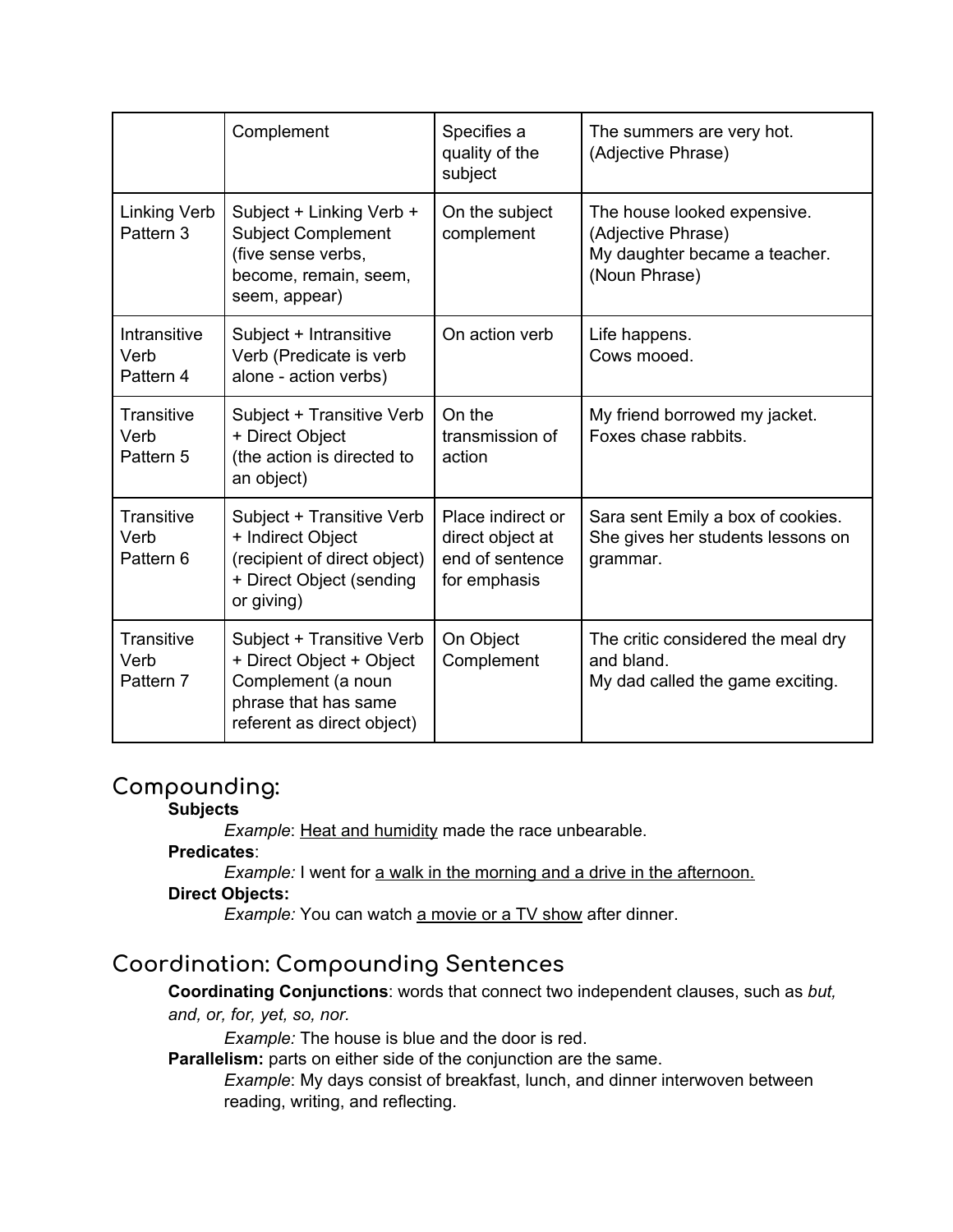**A Series**: a list of related words each separated by a comma.

*Example*: We will travel to Nevada, Arizona, and Texas.

**Climax**: the arrangement of the series follows an increase in length or importance.

> *Example:* I saw her fine clothes, the curl of her hair, the color of her lipstick.

**Correlative Conjunctions**: to conjunctions that are often seen together that set up expectations of contrast, comparison, and emphasis for the reader. They include:

Both - And Either - Or

Not Only - But Also Neither - Nor

*Examples:*

Both the parents and the students need to attend the meeting. Not only should we be concerned about the student's grades but also the student's behavior.

**Subject-Verb Agreement:** an issue in sentences with compound subjects. Most commonly an issue in present tense -s ending verbs.

- To identify the verb form, replace the noun with a pronoun.
- When subjects are joined by "and" or "both-and" the verb is plural.
- When subjects are joined by "or" or "either-or" the verb form is determined by the subject closest to the verb.
- When subjects include phrases like "along with" or "in addition to", these phrases are not included as part of the subject so the verb form follows the subject.

**Conjunctive Adverbs and Transitional Phrases:** similar to coordinating conjunctions but with movability. Keep in mind though that where you place the connector in the sentence influences its impact. Think about when the reader needs the signal. Normally set off with commas.

*Examples:*

Addition: moreover, furthermore, further, also Time: meanwhile, then, afterward, previously Contrast: however, instead, rather Result: therefore, consequently, thus Concession: though Reinforcement: indeed, nevertheless, still

## **Subordination: Dependent Clauses**

Subordinate clause is another way of saying dependent clause. Subordinate clauses cannot stand alone. They function as an adverb, adjective, or noun in a sentence.

**Adverbial Clause**: a dependent clause that begins with a subordinating conjunction (because, although, or when). Check for movability.

● When a sentence begins with an adverbial clause, it is followed by a comma.

**Nominal Clause**: functions as a noun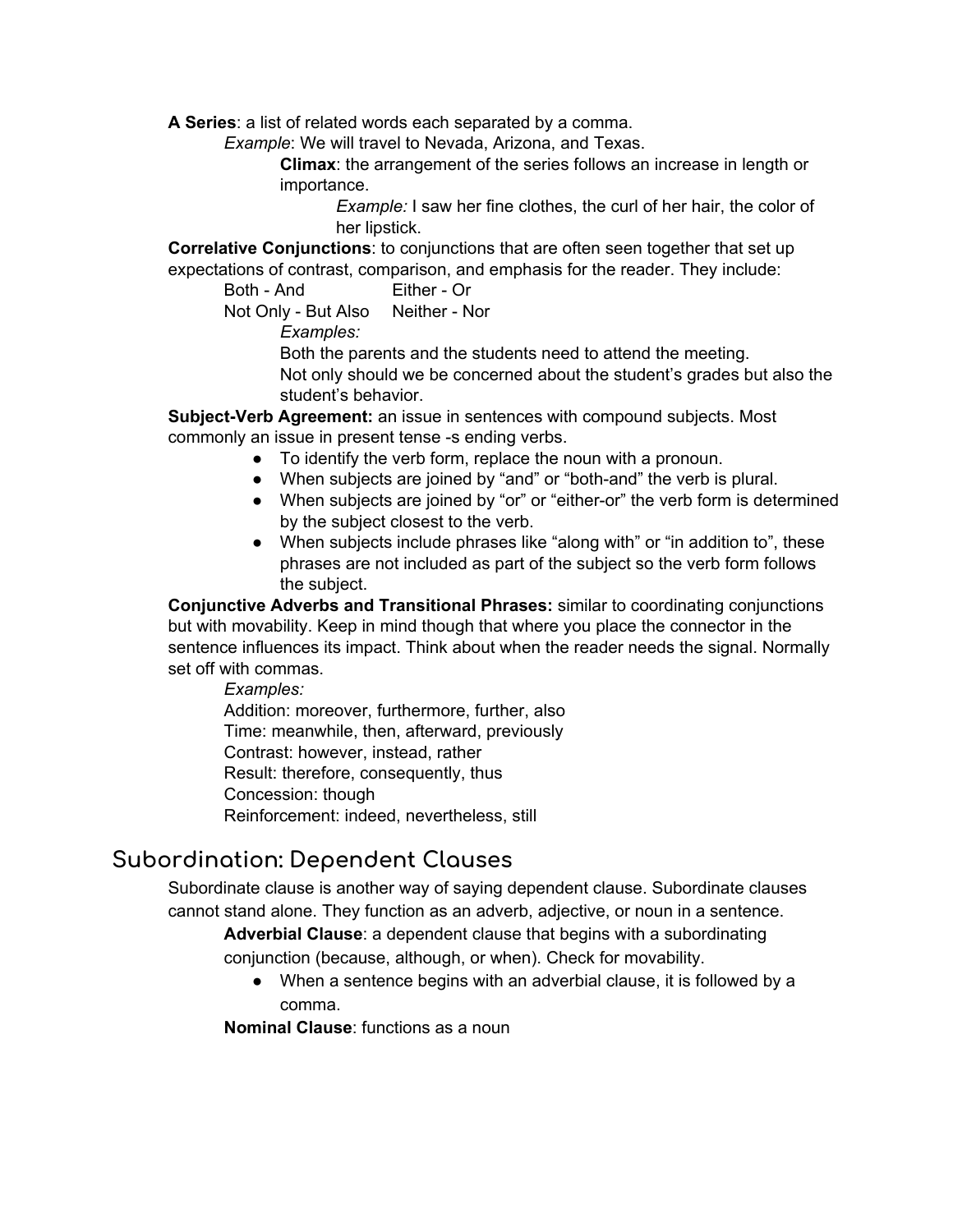#### **Phrases:**

**Noun phrase:** a group of words where the headword is a noun and includes a determiner (pronouns, possessive, demonstrative pronouns, proper nouns). Personal pronouns can be substituted for a noun phrase.

*Example*: the tall, brown building

**Verb phrase:** a group of words where the headword is a verb plus its modifiers *Example*: clapped vigorously

**Prepositional Phrases:** a preposition (reference to time, space, or connection) followed by a noun phrase.

*Example*: in the gymnasium

**Adjectival Phrase:** a group of words that modifies a noun.

*Example*: Backpacks in the office will be sent to the lost and found. (Modifies backpacks: what kind of backpacks?)

**Adverbial Phrase:** a group of words that modifies a verb, adverb, or adjective. Check for movability.

*Example*: You will find a ball at the gymnasium. (Modifies find: where will you find it?)

### **Clauses:**

A group of words which are understood as a thought; the building block of a sentence. *Example*: The woman runs.

**Independent Clause**: the main meaning of a sentence which can stand alone.

Subject + Predicate

*Example*: The dog eats.

**Dependent Clause**: are not complete sentences or thoughts, require an independent clause to make meaning. Subordinating Conjunction + Subject + Predicate *Example*: Because I left early.

### **Adverbials:**

Provide information about time, place, frequency, purpose, reason, mannar (adding -ly to adjectives, for example quickly) etc. The questions the answer are: when, where, how often, and why?

**Movability**: they can be placed in various locations throughout a sentence. Beginning of sentence: sets the scene, orients the reader to place and time, helps explain events along a timeline, or repeats known information that is important to the new information that will be shared in the main sentence.

Middle of sentence: an interruption that brings emphasis to the subject End of sentence: additional information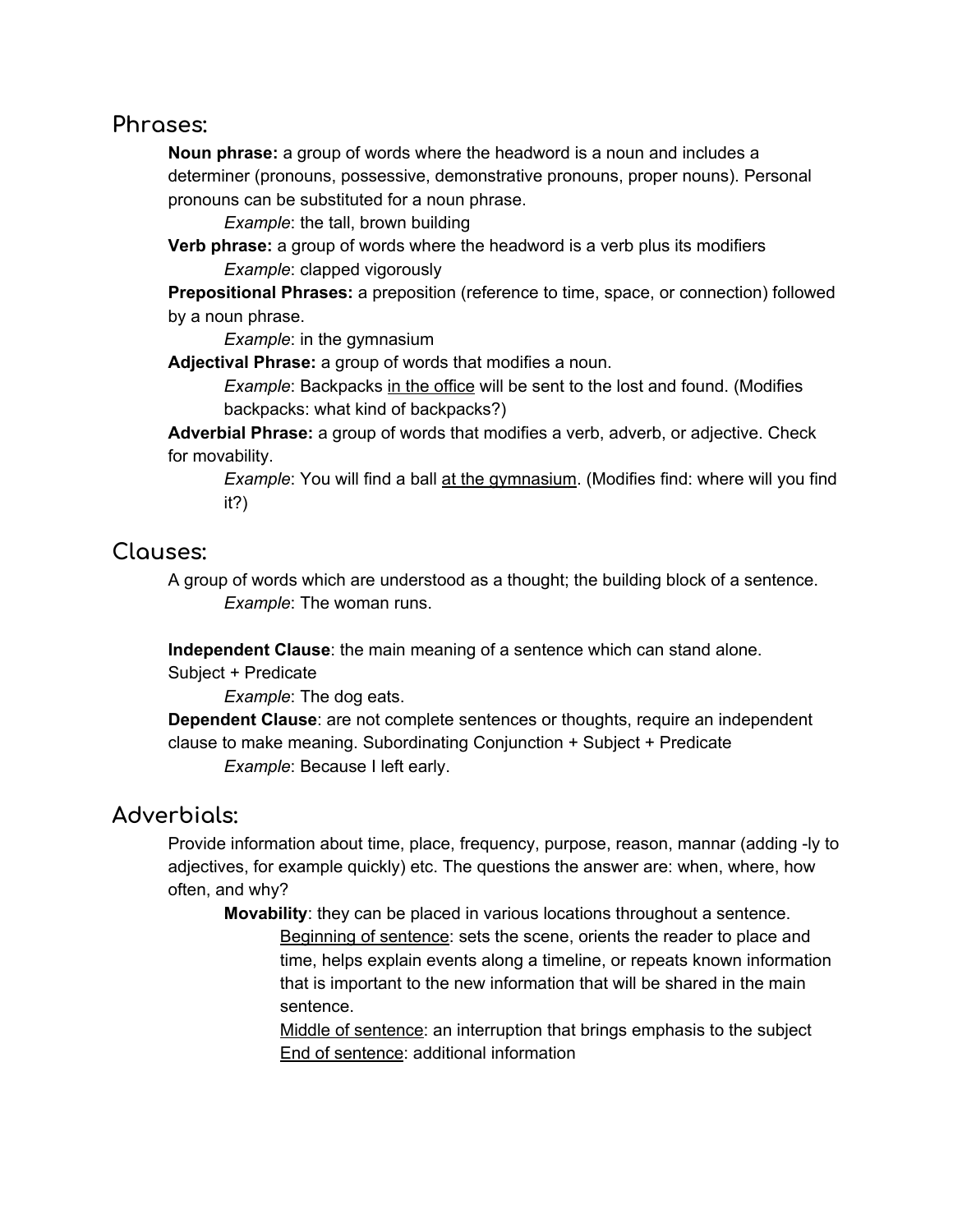#### **Types of Adverbials:**

Adverbs of Manner: adding -ly to adjectives

*Examples:* quickly, carefully, seriously

- More stress is given to the adverb when it follows the verb.
- When you open a sentence with an adverb, you are modifying the entire sentence.
- Single word sentence modifiers are most always adverbs. *Example:* Carefully, the woman entered the house.

**Prepositional Phrase:** adverbial information that prepositions provide

Direction: toward, beyond, across Place: near, on, along Time: on, at, in Duration: until, for, during Manner: with, by, in Reason: because, for

- Watch for overuse of "of" and "to".
- Watch for long strings of short phrases. Look for awkwardness in length and rhythm.
- Readers are looking for end focus. Long strings of prepositional phrases tend to lose focus confusing the reader. Edit unnecessary information. Edit for redundancy.

*Example:* I walked along the ridge.

Noun Phrases: they look like prepositional phrases with their prepositions missing. They may look like objects, but they are adverbial.

> Example: I studied every day for my test. I worked five hours.

Verb Phrases: also known as an infinitive phrase. The verb in the phrase has no tense. Preceded by "to", meaning "in order to".

*Example:* I attend school to study writing.

● The infinitive dangles when the subject of the verb phrase is not clear. Although the reader will often understand, the writer can achieve more clarity by naming the subject.

*Example*: To maintain your health, a balanced diet is important.

To maintain your health, you should eat a balanced diet.

Dependent Clauses: subject + predicate structure. Able to provide more information and has the quality of a complete sentence.

> Subordinating Conjunction: indicates the relationship between the two sentences.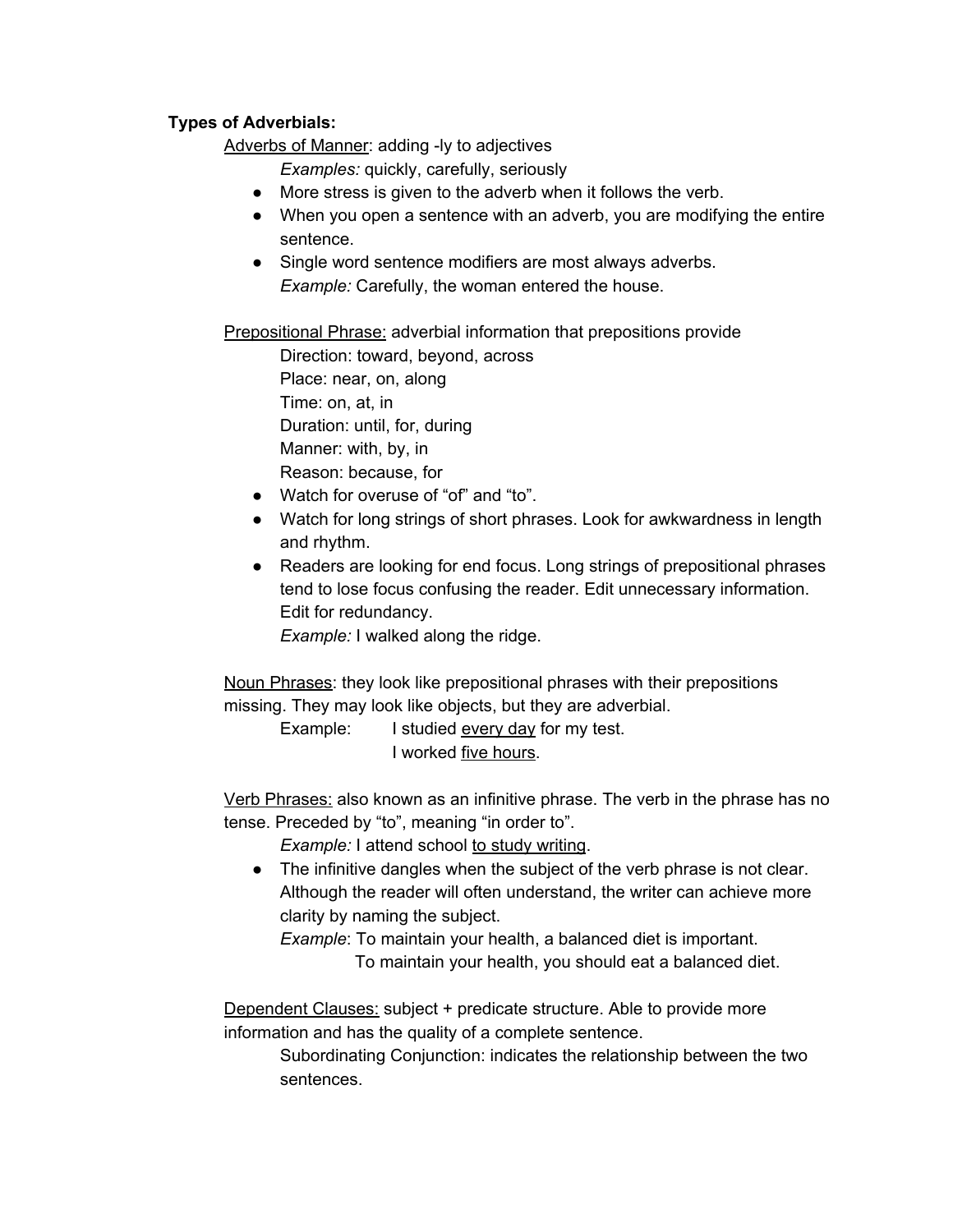- See Rhetorical Grammar Page 82 for examples of subordinating conjunctions
- Generally appears at the beginning of a sentence.
- Add variety to a paragraph.

**Elliptical Adverbial Clause: an adverbial clause with something missing. By** removing subjects the text becomes crisper and tighter.

• The subject of the main clause is always the subject of the elliptical clause.

## **Adjectivals:**

Adjectivals modify nouns. The location of adjectivals in relation to the noun headword varies. Each of the forms have their proper place. The general structure is as follows:

Determiner Adjective Noun HEADWORD Phrase Clause

#### **Preheadword Modifiers:**

Determiners**:** includes articles, possessives, demonstrative pronouns, and numbers. Are bridge builders between sentences.

*Examples:* See page 92 *Rhetorical Grammar*

Adjectives and Nouns**:** descriptors of the headword

Commas are used when items in the list are of the same type. *See Comma Rules.*

#### **Postheadword Modifiers:**

Prepositional Phrases: it is identical in form to the adverbial prepositional phrase but the function is different. It distinguishes the noun, answering which one.

*Examples:* The student sitting in the office is sick.

Some prepositional phrases may work better as preheadword modifiers.

*Examples:* the girls with the red hair

the redheaded girl

Adjective Phrases: when adjectives are linked or expanded with qualifiers (-ly) they can be located post headword and offset by commas.

*Examples:* The long and dusty road travels for miles.

The road, long and dusty, travels for miles.

Adjectival phrases can open a sentence when the subject is a personal pronoun. *Examples:* Happy to help, she sets the table.

Participial Phrases: a verb phrase headed by the present or past participle. Noun phrases modified by principal phrases have a subject-predicate relationship.

● When a participle is moved to the beginning of a sentence, it is assumed that the subject is the same subject as the main clause. When the subjects do not match, you have a dangling participle.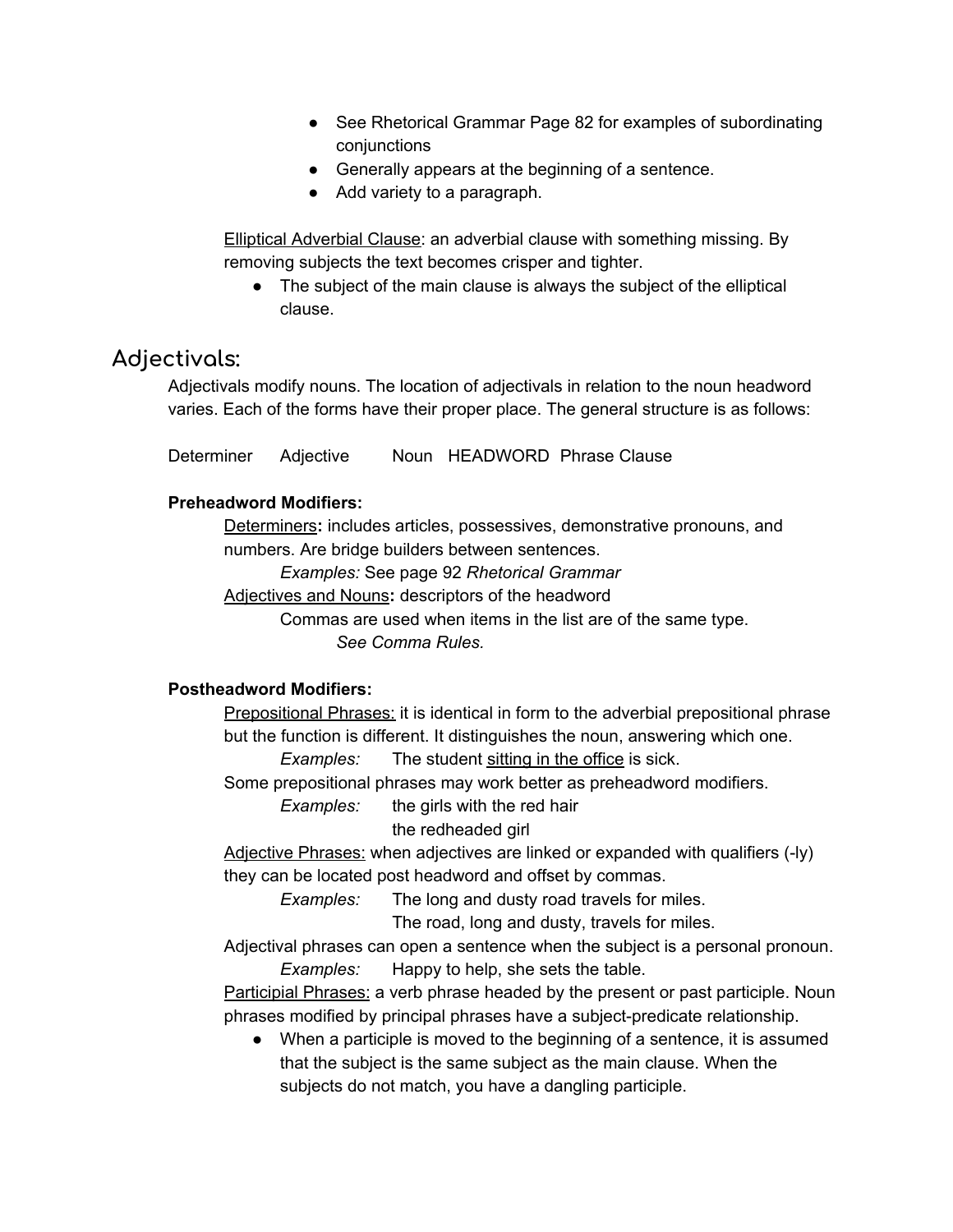- Single word participles usually begin the sentence.
	- Example: Shocked, the students left school.
- When placed at the end of the sentence, there is room for expansion and emphasis, bringing it to an end focus.

*Note:* Participle phrases add whole verbial ideas in a concise way. With a participle phrase, a subject is able to complete two actions. There are flexible tools because of their movability.

*Exception:* If the participle phrase is a single word (laughing, walking) it takes a preheadword position. However, the participle phrase must match the subject of the main clause, unless it functions as a sentence modifier, like "generally speaking" and "considering".

Relative Clauses: adjectival dependent clause. Contains a subject and predicate. Introduced by relative pronouns or relative adverbs.

- Restrictive: not offset by commas and clarifies the referent.
	- *Example*: The boy who was wearing the red hat shouted.
- Non-Restrictive: offset by commas and is added non-essential information.
	- *Example*: My father, who loves to play guitar, will be arriving shortly.
- Broad-Reference: instead of referring to a particular noun, it refers to the idea of the entire main clause.
	- *Example*: My daughter missed school, which concerns me.
- Note: For clarity, you can include a noun that sums up the event of the main clause.
	- *Example*: My daughter missed school, an action that concerns me.

## **Nominals:**

Structures that function as nouns.

**Appositives:** follows a "something is a something" pattern. Renames information that is already given. Could fill the noun phrase on its own.

Restrictive: not offset by commas and clarifies the referent.

*Example*: My friend Emily likes pancakes.

Non-Restrictive: offset by commas and adds non-essential information.

*Example*: The principal, a former teacher, will be speaking today.

Sentence Appositive: a noun phrase that renames the entire sentence.

*Example*: Many people attended the school fundraiser - a huge success.

**Gerunds:** -ing verb that fills the position of a noun phrase. The gerund is the subject. Gerunds name actions or behaviors as the subject.

*Example*: Cooking for a large crowd is overwhelming.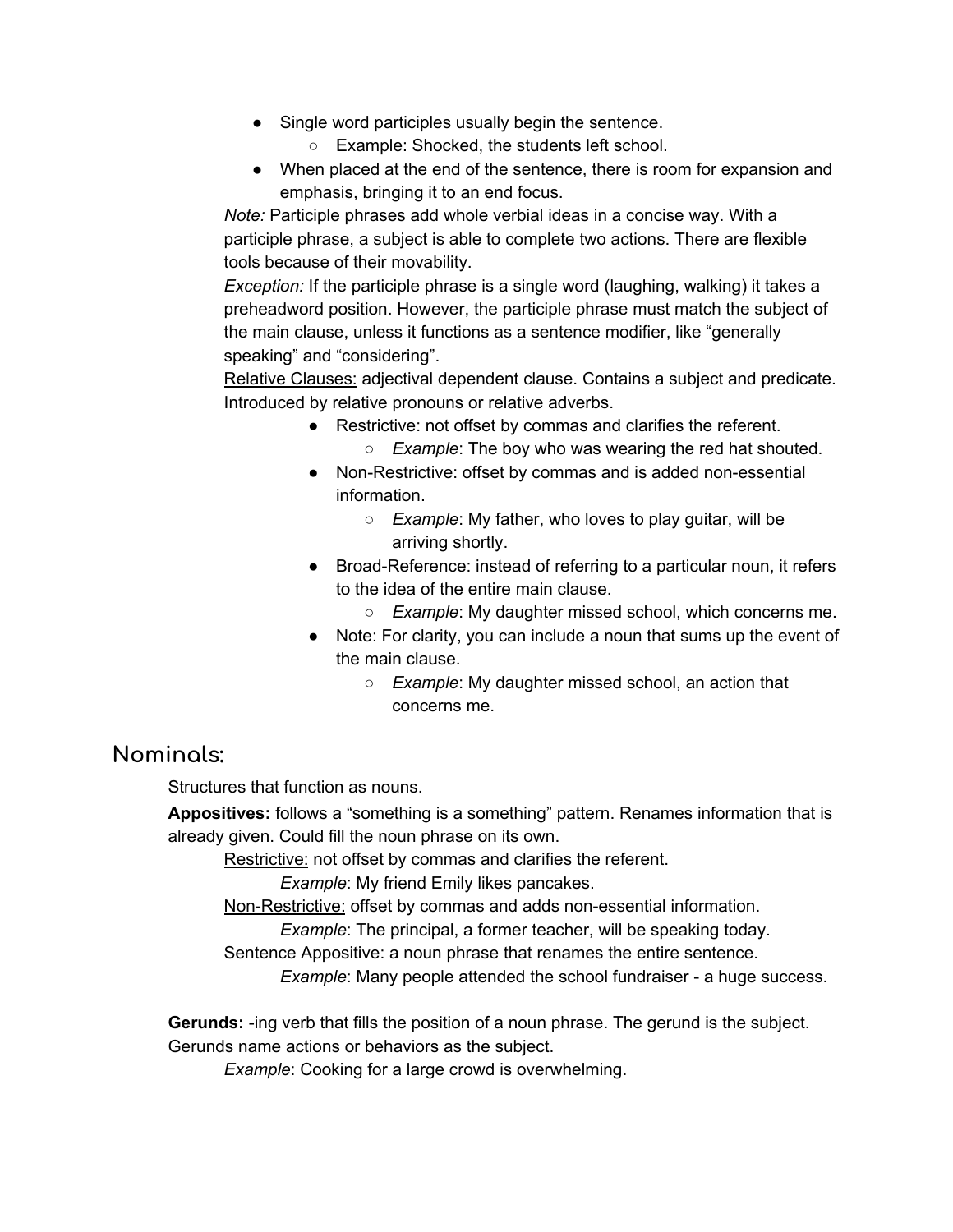Note: When a gerund opens a sentence, the subject of the gerund and the main clause have to match or it dangles.

**Infinitives:** the base form of a verb with "to".

Example: To make assumptions is bothersome. My friend wants to be a chef.

#### **Nominal Clauses:** "that" clauses.

- Signal to the reader that a clause is coming.
- Clarifies what is the subject.
- Turns a direct quote into indirect discourse.
- Note: Nominal clauses can also be introduced by interrogatives (why, who, what) Delayed Subjects: to make writing sound more conversational, the information in the nominal clause will be delayed and the sentence will start with an anticipatory "it".

*Example*: It is widely known that teachers are hard workers.

#### **Verbs:**

**Regular Verbs:** are verbs that follow the standard pattern for tense structure.

**Irregular Verbs:** are verbs that differ in their form of past tense and past participle.

**Be Verbs:** has eight different verb tenses and changes form based on tense and pronoun use.

*Example*: I am. I will be. She has.

**Auxiliary (Helping) Verbs:** marks a verb, includes be, have, and will.

*Examples*: I am working. I have driven to school. I will go to the store.

**Do-Support:** converts positives into negatives, statements into questions, and adds emphasis.

*Example*: The family didn't swim last night. Did the family swim last night? The family did swim last night.

#### Five Verb Forms

| <b>Verb Form</b> | <b>Examples</b>               |  |
|------------------|-------------------------------|--|
| <b>Base form</b> | walk, break (irregular), cook |  |
| -s form          | walks, breaks, cooks          |  |
| Past tense       | walked, broke, cooked         |  |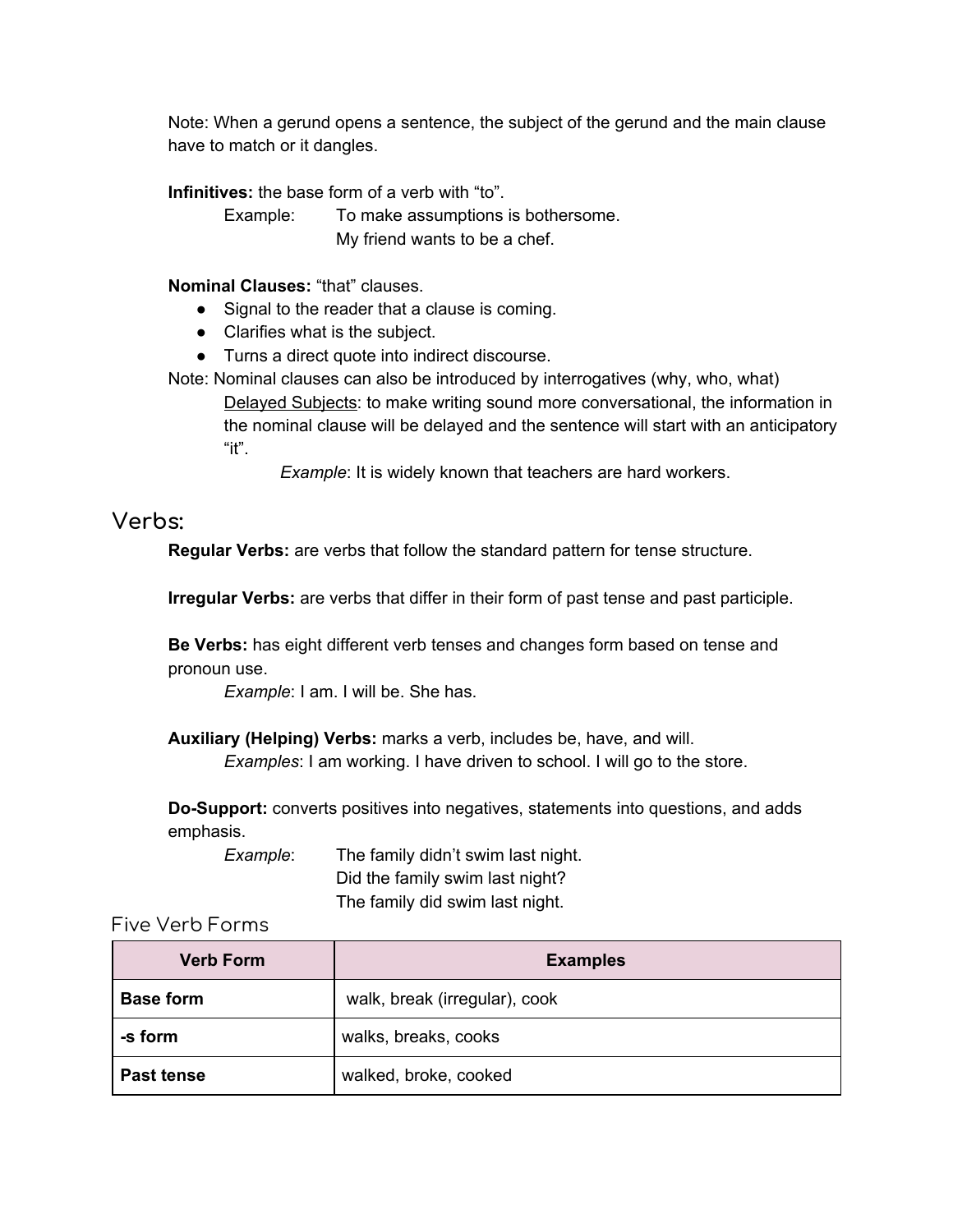| <b>Past participle</b>    | walked, broken, cooked     |
|---------------------------|----------------------------|
| <b>Present participle</b> | walking, breaking, cooking |

## Verb Tenses

|                                                                           | <b>Present</b>                                                                                                            | Past                                                                                     | <b>Future</b>                                                                                                                  |
|---------------------------------------------------------------------------|---------------------------------------------------------------------------------------------------------------------------|------------------------------------------------------------------------------------------|--------------------------------------------------------------------------------------------------------------------------------|
| <b>Simple</b><br>Basic form; not<br>continuous or<br>discrete             | (simple present)<br>walk, walks<br>breaks, breaks<br>cook, cooks                                                          | (simple past)<br>walked<br><b>broke</b><br>cooked                                        | (simple future)<br>will walk<br>will break<br>will cook                                                                        |
| <b>Progressive</b><br>continuous; is<br>happening                         | (present progressive)<br>am (is, are) walking,<br>am (is, are) breaking,<br>am (is, are) cooking,                         | (past progressive)<br>was (were) walking<br>was (were) breaking<br>was (were) cooking    | (future progressive)<br>will be walking<br>will be breaking<br>will be cooking                                                 |
| <b>Perfect</b><br>actions that are<br>finished.                           | (present perfect)<br>have (has) walked<br>have (has) broken<br>have (has) cooked                                          | (past perfect)<br>had walked<br>had broken<br>had cooked                                 | (future perfect)<br>will have walked<br>will have broken<br>will have cooked                                                   |
| <b>Perfect Progressive</b><br>a completed part of a<br>continuous action. | (present perfect<br>progressive)<br>have (has) been<br>walking<br>have (has) been<br>broken<br>have (has) been<br>cooking | (past perfect<br>progressive)<br>had been walking<br>had been broken<br>had been cooking | (future perfect<br>progressive)<br>Will have been<br>walking<br>will have been<br><b>Breaking</b><br>will have been<br>cooking |

## Verb Tenses: Passive Voice

|                    | <b>Present</b>                                                                 | <b>Past</b>                                                                                 | <b>Future</b>                                         |
|--------------------|--------------------------------------------------------------------------------|---------------------------------------------------------------------------------------------|-------------------------------------------------------|
| <b>Simple</b>      | is (are) walked on<br>is (are) broken<br>is (are) cooked                       | was (were) walked on<br>was (were) broken<br>was (were) cooked                              | will be walked on<br>will be broken<br>will be cooked |
| <b>Progressive</b> | is (are) being walked<br>on.<br>is (are) being broken<br>is (are) being cooked | was (were) being<br>walked on<br>was (were) being<br>broken.<br>was (were) being<br>cooked. | will be walked on<br>will be broken<br>will be cooked |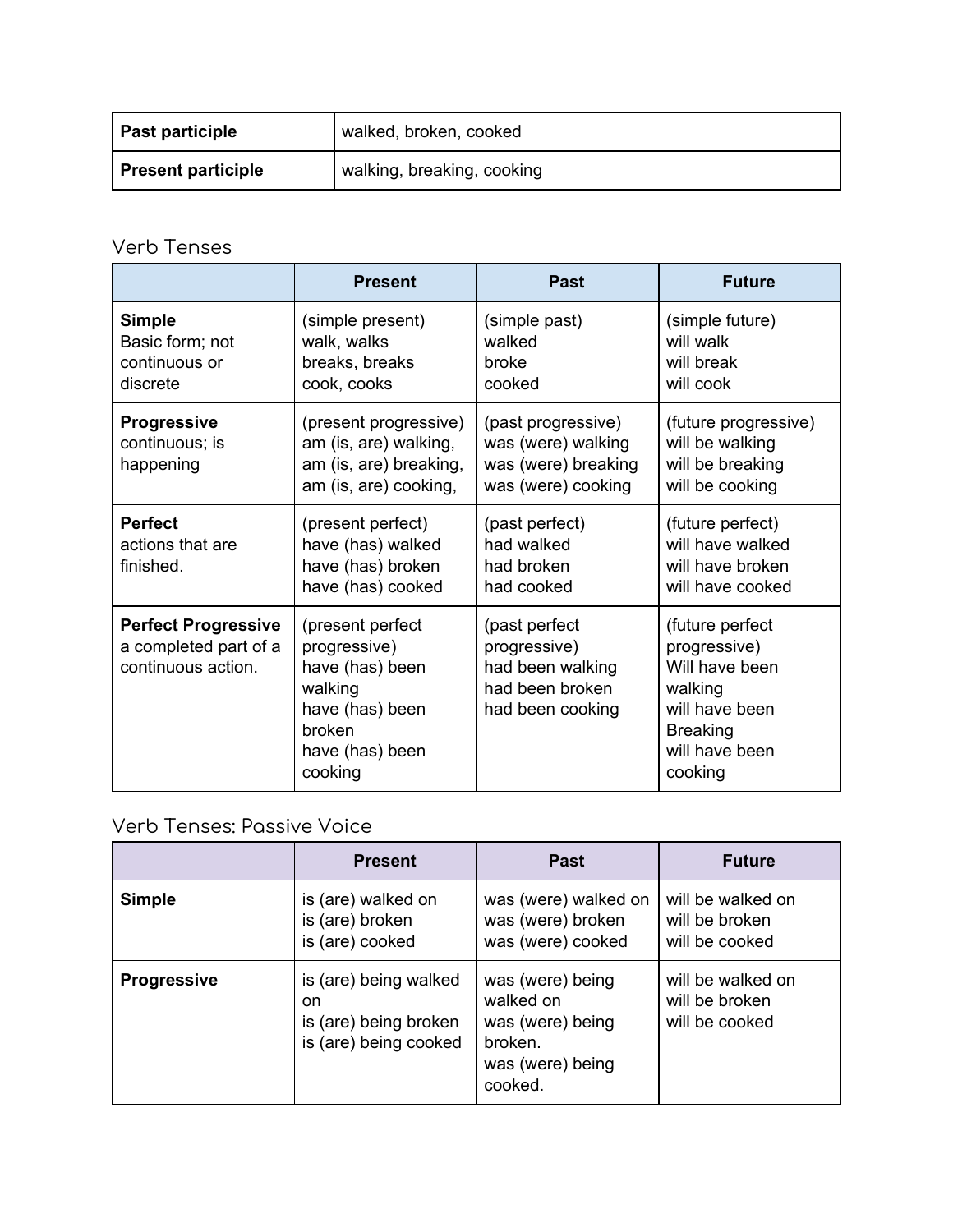| <b>Perfect</b> | have (has) been<br>walked on<br>have (has) been<br>broken<br>have (has) been<br>cooked | had been walked on<br>had been broken<br>had been cooked | will have been<br>walked on<br>will have been broken<br>will have been<br>cooked |
|----------------|----------------------------------------------------------------------------------------|----------------------------------------------------------|----------------------------------------------------------------------------------|
|----------------|----------------------------------------------------------------------------------------|----------------------------------------------------------|----------------------------------------------------------------------------------|

## **Common Usage Problems**

Usage problems:

a language issue that native speakers struggle to remember or is confusing. The gap between formal, editing English and the daily, informal ways of speaking and writing

Usage Problem General Examples:

- Misconceptions about words
- Grammatical errors in a prescriptive approach to English that are different from how many people actually use language
- Similar words that are difficult to tell apart
- Differences between informal and formal uses of a word
- Differences between spoken and formal written English
- Rules about correctness that don't reflect the way that people actually use a language
- Conventions for formal written or academic English that are different from how people normally use a word or a grammatical structure
- Rules that are difficult for non-native speakers of English to learn and remember

#### Usage Problem Specific Examples:

### **Example #1:**

#### **He, She, and They**

*He/His*: male singular pronoun

*She/Hers*: female singular pronoun

*They/Them*: plural pronoun or singular non-binary pronouns

It is important to use inclusive language, but the English language does not always represent the spectrum of human experience, for example the gender spectrum. In English, gender is explicit in the use of third person singular pronouns (*she/her, he/his*). Until recently, with the inclusion of they/them as grammatical pronouns, there were no personal pronouns to represent a person without identifying the person as explicitly male or female. As *they/them* pronouns become part of mainstream language, other aspects of grammar will be affected.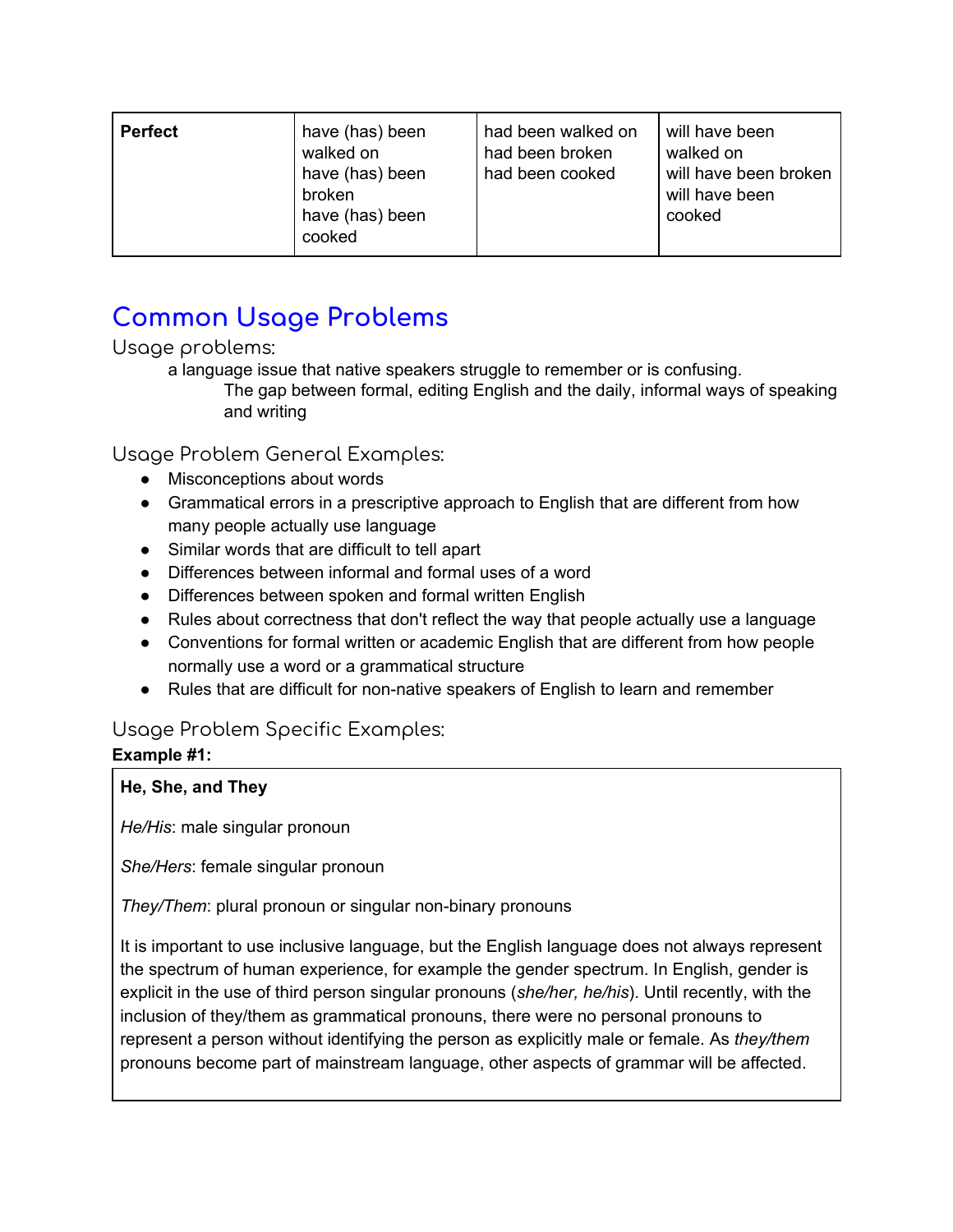For example, the following sentences are seen as outdated and sexist.

Example: When your child attends school, make sure he has a backpack.

Alternatively, the gendered singular pronouns can be replaced with plural pronouns.

Example: When your child attends school, make sure they have a backpack.

Some people object to the use of plural pronouns stating that they are ungrammatical. However, the use of plural pronouns is becoming more widely accepted in speech and writing.

Source: "He, She, and [They"?](https://www.lexico.com/grammar/he-or-she-versus-they) Lexico Article

#### *Example #2:*

#### **It's or Its**

*It's:* is always short for it is. In informal speech, it can represent "it has".

*Its:* represents belonging to something else and is a possessive pronoun.

These two forms are often used interchangeably and are confusing because they both speak to possession in some form.

Example: The house has a chimney on it's roof.

In this case, "it's" would not work because if this conjunction were written out it wouldn't make sense in writing or speech.

Example: The house has a chimney on it is roof.

In this case, the roof belongs to the house so "its" would be the correct usage.

Example: The house has a chimney on its roof.

#### *Example #3:*

**I.e. or E.g.** I.e. originates from Latin as id est, meaning to 'that is to say' and is meant to add clarity to what has already been spoken/written or to say it another way

Example: This event requires a ticket for entry, i.e. private event.

E.g. originates from Latin as *exempli gratia,* meaning 'for example' and is meant to give examples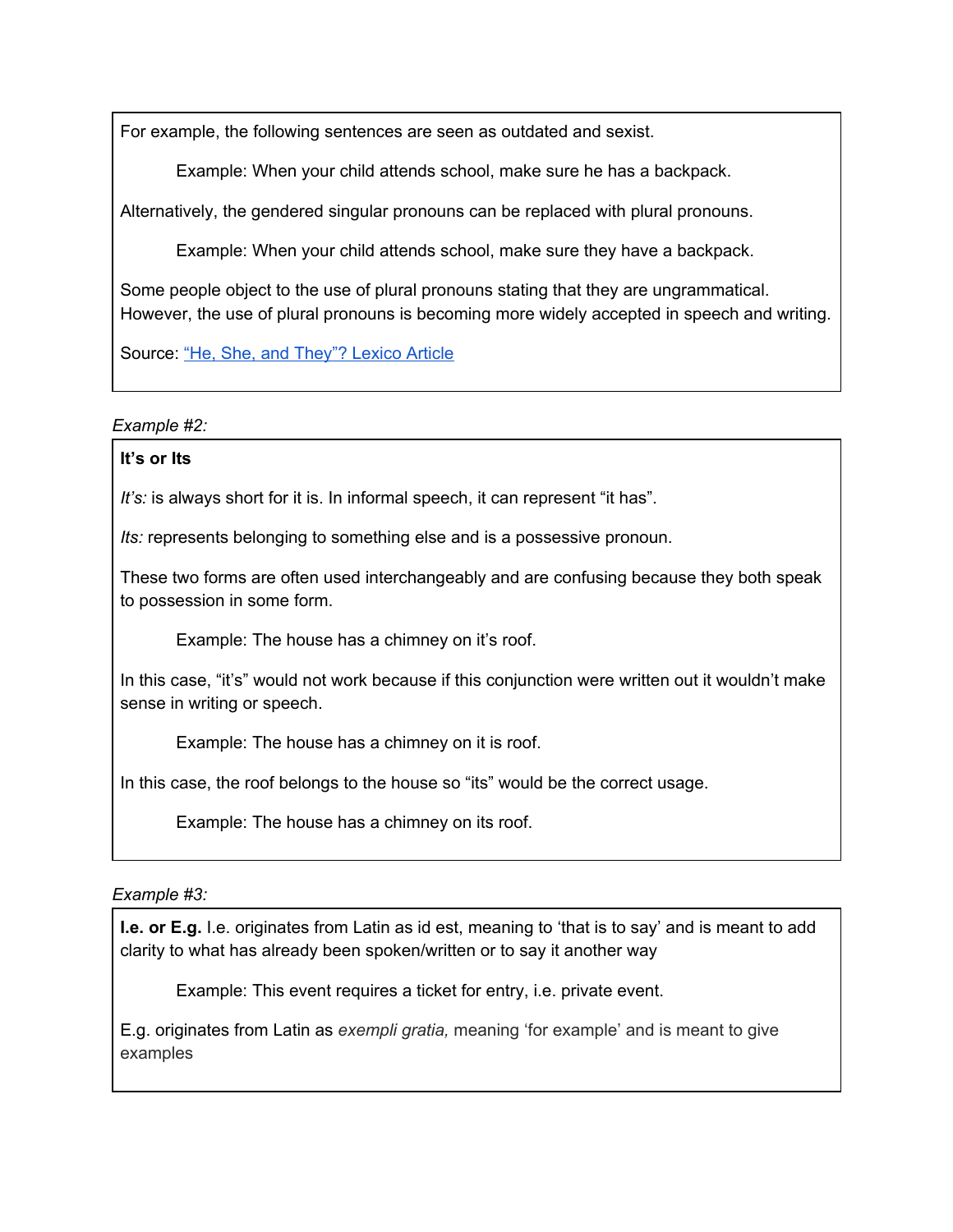Example: The buffet included breakfast foods, e.g. bagels, cereal, and coffee.

These two abbreviations can sometimes be confused.

Online resources for grammar and style with links to websites

• Usage Problems: Lexico Usage [Library](https://www.lexico.com/grammar/usage)

## **Principles of Style**

Style refers to the overall impression of a piece of writing. The way an individual writes. Clarity

**Characters:** Readers want concrete characters completing actions. Dense and complex writing often is the result of abstract characters, nominalizations, and passive voice usage.

Revision Guidelines:

- Underline the first seven to ten words of your sentence.
- Find main characters.
- Look for actions.
- Make sure main characters are completing the actions.

#### Abstractions as Characters

- Turn abstractions into virtual characters that can complete actions
- Abstractions need to be ideas that are familiar to readers.

#### **Noun Strings:**

If you have long strings of nouns, especially those with nominalizations, revise by reversing the order of the string.

#### Grammatical choices

#### **Verb Tenses:**

Present tense:

Using present tense to describe past events to make the action more immediate or suspenseful

#### Diction (word choice)

#### **Showing versus Telling**

Paying attention to "be" words and replacing them with action words.

**Correlative Conjunctions**: to conjunctions that are often seen together that set up expectations of contrast, comparison, and emphasis for the reader. They change rhythm and focus in the sentence. The two structures joined by correlative conjunctions should be parallel in form (two noun phrases, two prepositional phrases, two verb phrases, etc.) They include: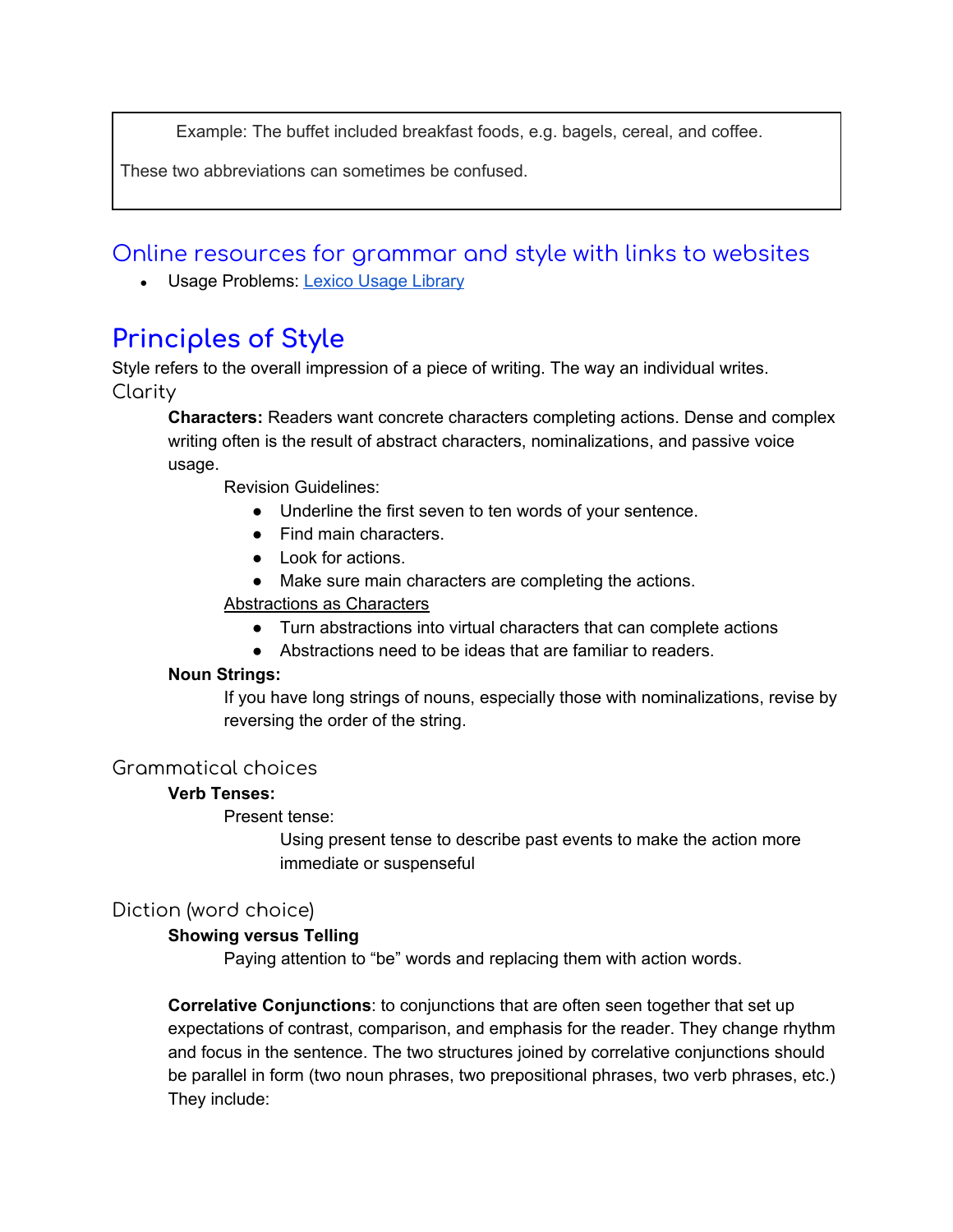Both - And Either - Or Not Only - But Also Neither - Nor *Examples:*

Both the parents and the students need to attend the meeting.

We should be concerned not only with the student's grades but also the student's behavior.

Both-And: Adds stress to the subject instead of the predicate. Adds loudness the "and".

Not Only-But: Adds stress to the "but".

Neither-Nor: Rarest form. Most emphasis.

**Conjunctive Adverbs and Transitional Phrases:** similar to coordinating conjunctions but with movability. Keep in mind though that where you place the connector in the sentence influences its impact. Think about when the reader needs the signal. Normally set off with commas. Without commas the stress is on the word following the conjunctive adverb. With commas the stress in on the preceding word. Choose conjunctive adverbs based on the context: formal versus informal.

*Examples of Conjunctive Adverbs:* Addition: moreover, furthermore, further, also Time: meanwhile, then, afterward, previously Contrast: however, instead, rather Result: therefore, consequently, thus Concession: though Reinforcement: indeed, nevertheless, still

*Examples of Transitional Phrases:*

Addition: in addition to Time: in the meantime Contrast: in contrast, on the contrary Result: as a result, in the end Concession: of course, at any rate, at least Reinforcement: in fact, above all, in particular

#### **The Role of Pronouns:**

Personal Pronouns:

- The noun phrase is the pronoun's antecedent. It is what backs it up.
- Is known information for the reader, but the antecedent needs to be clear. In the foreground of the reader's consciousness. They need to be able to keep the characters clear inside their mind.

Possessive Pronouns:

• Link new information with old.

Demonstrative Pronouns: (this, that0 those, these)

- Replace a noun phrase and can connect sentences together.
- Feature proximity in space and time.
- This and These indicate closeness.
- That and Those indicate distance.
- Watch out for broad reference referring to a whole idea or sentence. Include a headword.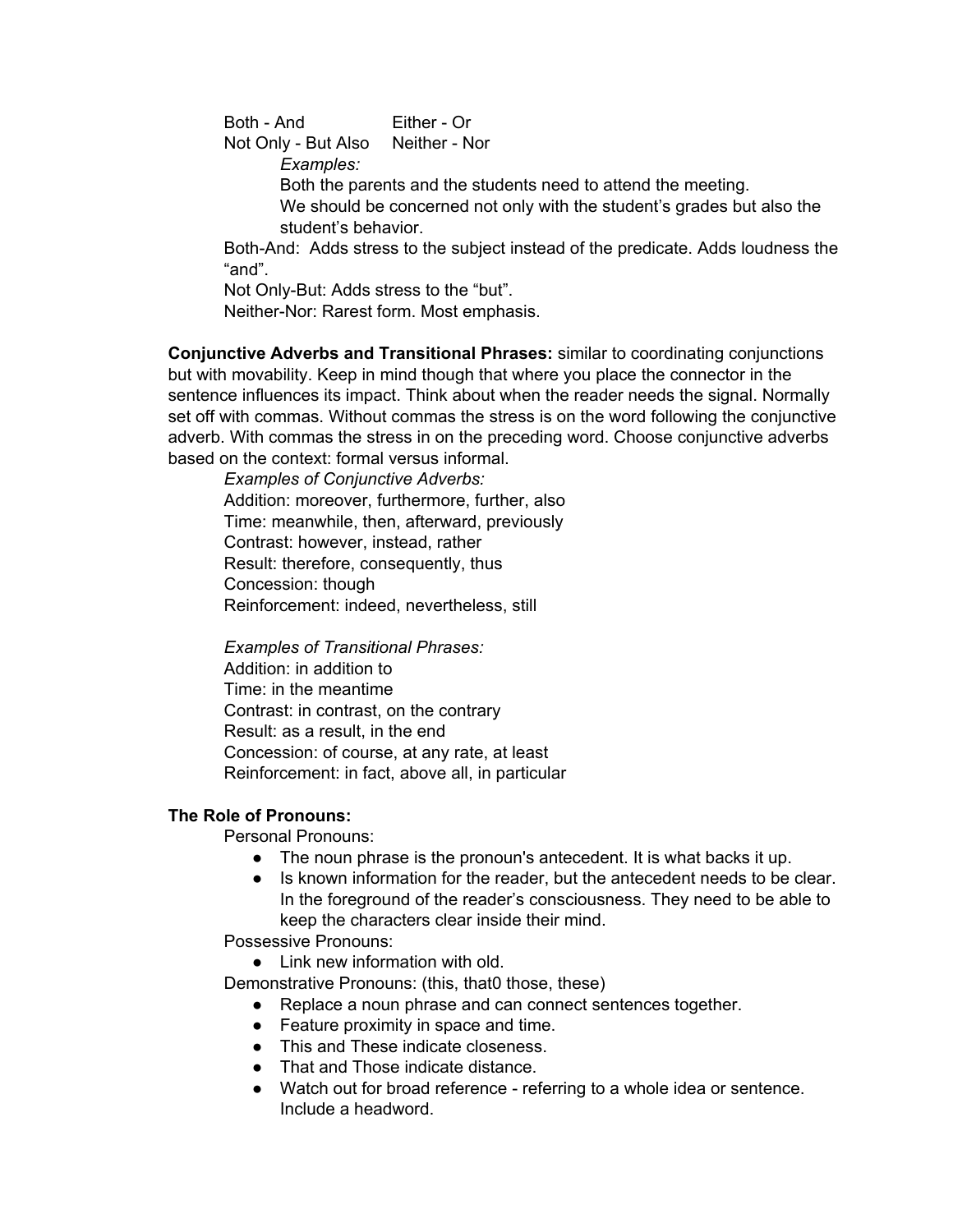● Pay attention to "it" and "they". Make sure they have clear antecedents.

#### **Power Words:**

- Words that convey strong emotions, are superlative, or absolute quality.
- Adjectives and adverbs preceded by another modifier.
	- Example: secretly pining, most difficult, complete chaos
- Single word adverbials
	- Hardly, also, always, seldom, barely

#### Syntax (sentence structure)

#### **For Emphasis:**

- Sentence length and variety. Think rhythm and feel. Short simple sentences to bring the reader's attention to an idea. Short is clipped and faster. Longer sentences meander and seem slower. Very long sentences seem cumbersome and overwhelming.
- Using dependent clauses for stylistic reasons in personal writing.
	- Note: Avoid dependent clauses in professional and academic writing.
- Using a comma to separate sentence units connected by a coordinating conjunction to signal a slight pause.

For examples on how to shift emphasis, see pages 161-163 of *Rhetorical Grammar.*

- It-Cleft
	- It was the NURSE who administered the medication.
- What-Cleft
	- What the nurse DID was administer the MEDIcation.
- There-Transformation
	- There is A NURSE to administer the medication.
	- $\cap$

#### **End Focus:**

- Readers are looking for sentences to have an end focus, meaning new information is placed at the end of sentences. If you are going to review known information do it at the beginning of a sentence.
- Watch for strings of short phrases that are lengthy and awkward. Edit for redundancy.

#### **Rhythm:**

● Closely tied to subject and predicate structure and the known and unknown contract. New information comes in the predicate.

Transitional Phrases and Conjunctive Adverbs:

- Interrupts the rhythm pattern.
- Puts stress on the preceding word. Shifts attention to the subject.
- Where you put these phrases determines the stress.
- Examples: of course, for example, then
	- Consider, for example, the other alternatives.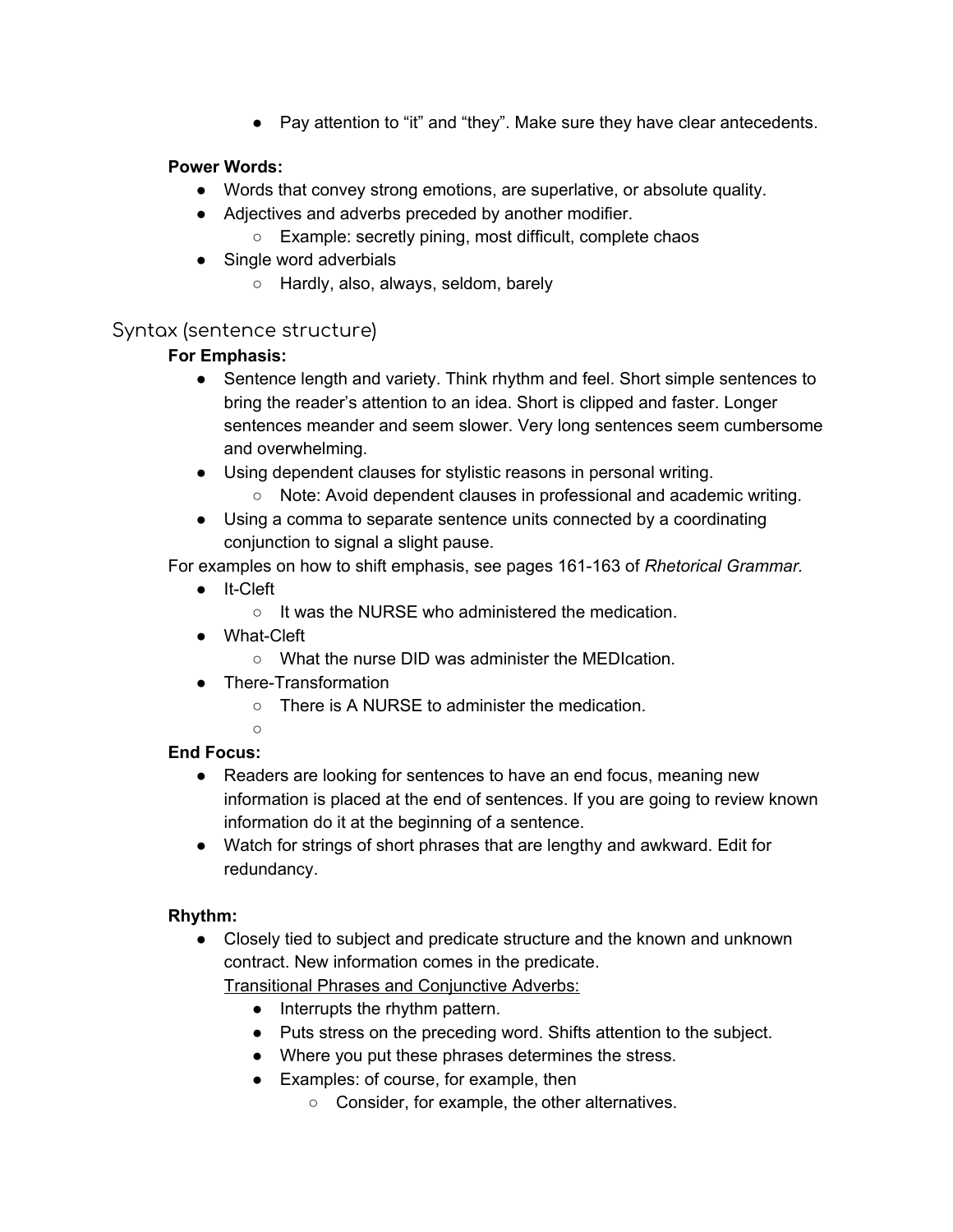#### **Absolute Phrases:**

Adding details:

- A phrase that adds a detail to the main clause.
- Moves the reader in for a close-view. Narrowing the picture or scene.
- The main clause is the big picture. The absolute phrase the close-up.
- Adds another subject-predicate relationship to the main clause, minus the form of a tense bearing verb.
- Sends the message Pay Attention!
	- *Example*: The snowy field lay quiet and sleeping, the bushes frozen in place.

#### Explaining cause or condition:

- Allows the writer to include information implicitly.
- Leaves it up to interpretation.
	- *Example*: My bike having a flat tire, I walked the whole way home.  $\Omega$

**Ellipsis:** Part of a sentence that is simply left out.

- A comma can signal the omission.
- Can create a tightness and crispness to a sentence or series.
	- *Example*: My first class is funny; the second, interesting; the third, boring.
- Also known as a string of periods.

**The Deliberate Fragment:** Adding detail without the full sentence.

- Show tentativeness.
	- *Example*: I travel home everyday along the same route. An empty winding road.

#### Patterns for organizing information and ideas

**Parallelism:** the repetition of whole structures such as phrases and clauses. Repeated elements have the same structure.

- Echoing structures from previous paragraphs and sentences.
- Sends a message to the reader that the ideas are significant and connected.
- Parts on either side of the conjunction are the same. *Example*: My days consist of breakfast, lunch, and dinner interwoven between reading, writing, and reflecting.

**Climax in a Series**: the arrangement of the series follows an increase in length or importance. Narrows the focus of the reader or broadens it.

*Example:* I saw her fine clothes, the curl of her hair, the color of her lipstick.

**Triplets**: the satisfying sound of sets of three in writing.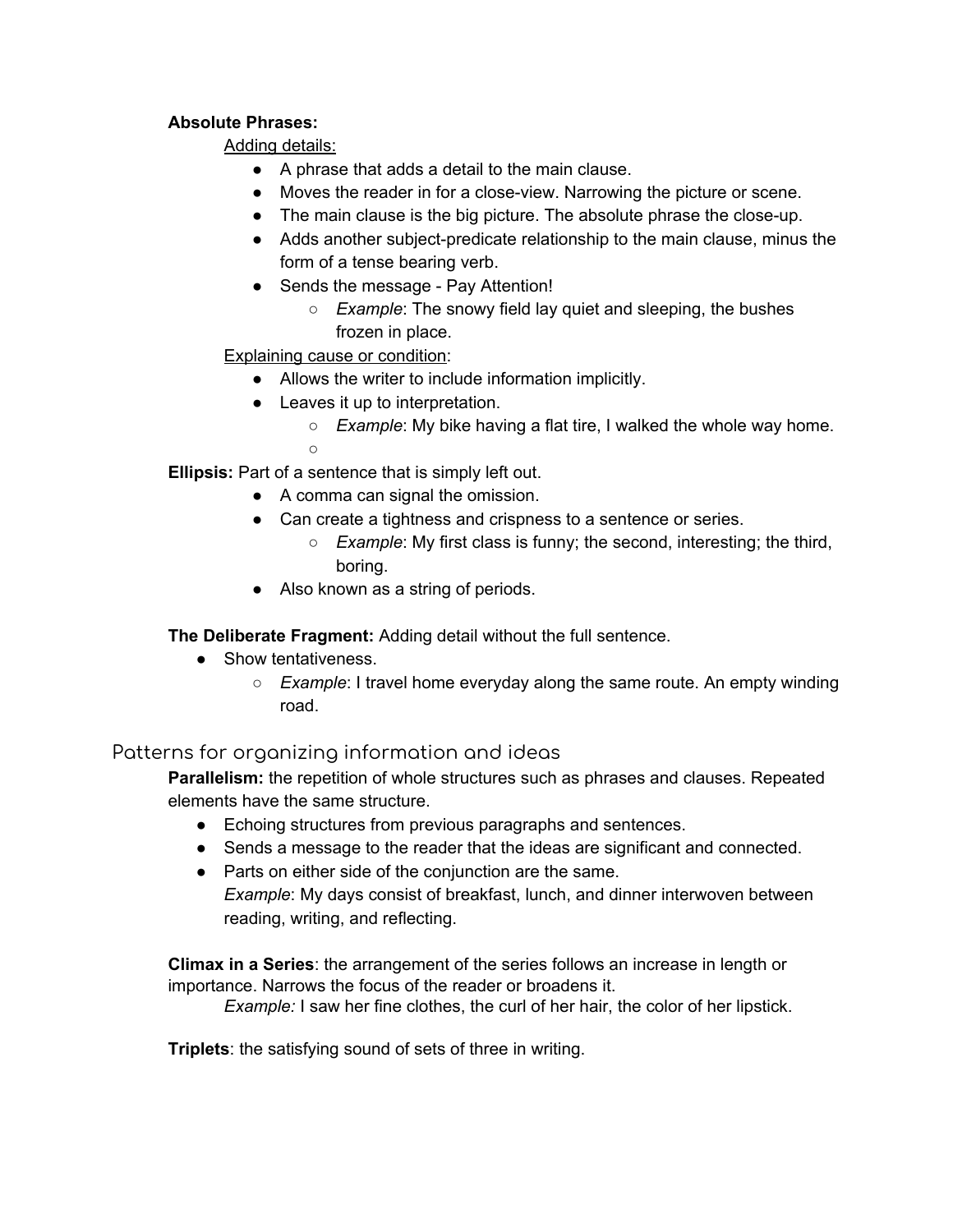**The Coordinate Series:** pairs and series of sentences or parts of sentences that bring attention and emphasis.

Polysyndeton:

- Placing an "and" between each word or part of a sentence.
- Puts emphasis on each item in the series with an equal beat.
- Slows down the reader.
- More formality.
	- *Example*: I will be walking and resting and walking.

Asyndeton:

- Removing the "and" and using only commas.
- Speeds up the reader.
- Suggests the list could go on and on.
	- Example: I will be walking, resting, walking.
	- ○

**Word-Order Variation:** Variation in the classical subject-verb-complement form. Common in poetry.

Opening a sentence with the complement:

- Reader is not looking for it, so it can bring a lot of attention to the sentence.
- It puts stress on the verb. The verb becomes the end focus. ○ *Example*: Freely, I want to live.
- Subject follows the verb rather than preceding it.
	- Leaves the reader in suspense.
- *Example*: See example in *Rhetorical Grammar,* page 131. Shifting adjectives from their usual preheadword position.
	- Puts emphasis on the subject rather than the predicate. *Example:* Exhausted and frustrated, I finally arrived home.

**Antithesis:** putting contrasting ideas next to each other.

- Contrast sets off the emphasis.
- Enhances the positive side of the contrast.
	- *Example*: If I could walk to school I would, but I have to drive everyday.

#### **Sentence Inversions:**

● Placing adverbials at the beginning of a sentence if they repeat known information.

#### **Shape:**

- Revise for Sprawl: Check for
	- Long sentences where readers may run out of breath
	- Sentences that are constantly interrupted by clauses
	- How long the reader has to wait for a verb
	- Long, abstract subjects
	- How long it takes to get to the point

#### **Elegance:**

"The most striking feature of elegant prose is balanced sentence structure." (Style, 119)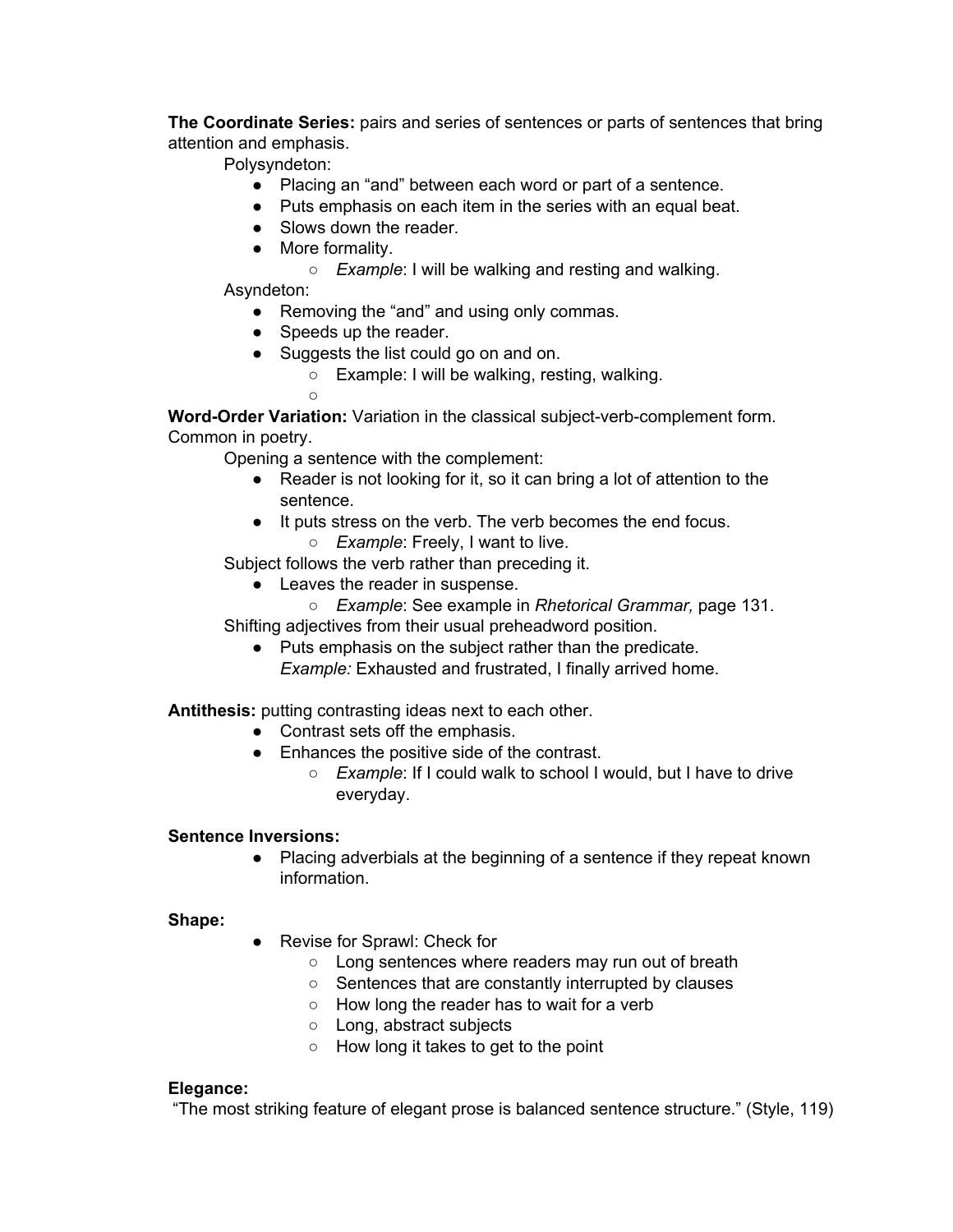- Climatic Emphasis:
	- Weighty Words
		- Example: power and might, majesty, enormity
	- Of + Weighty Words
		- Example: the power and might of her actions
	- Echoing Salience
		- When a stressed word is echoed in a later sentence.
	- Suspension
		- Holding the the climax till the end of the sentence for a big reveal.

#### Cohesion:

The connection between sentences and paragraphs. The flow of the text. How a piece of writing becomes a unified whole.

**Reader Expectations:** Readers are able to make predictions, to see what is coming. Expectations are built on what has come before, the reader's experience with the author, the title. All of these things create expectations in the reader which are not necessarily conscious.

- Read your own writing objectively. Try to hear your words as someone else would hear them.
- Do they have the prior knowledge to make sense of what is coming next?

**Known-New Contract:** this is what the reader knows and what the reader expects.

- Sentences stick to the topic.
- Known information usually comes first, giving the new information emphasis.
- Topic sentences are supported by details. The details prove the point.
- Using phrases to signal readers that you are shifting gears.

**Repetition:** provides links between sentences and paragraphs. However, repetition with no purpose = redundancy.

Lexical Cohesion: related words and synonyms throughout the text.

- Think about what words bear worth repeating or where synonyms would be better.
- Alternate phrasing for the sake of variety.

Isocolon: repetition of the same grammatical form.

*Example*: I will get up in the morning, get ready for school, and get out of this house.

Anaphora: repetition of an opening clause.

*Example*: See page 130 of *Rhetorical Grammar*

**Motivation:** motivating readers to move forward and helping readers know what to expect.

● Preludes: find ways to catch the attention of your reader.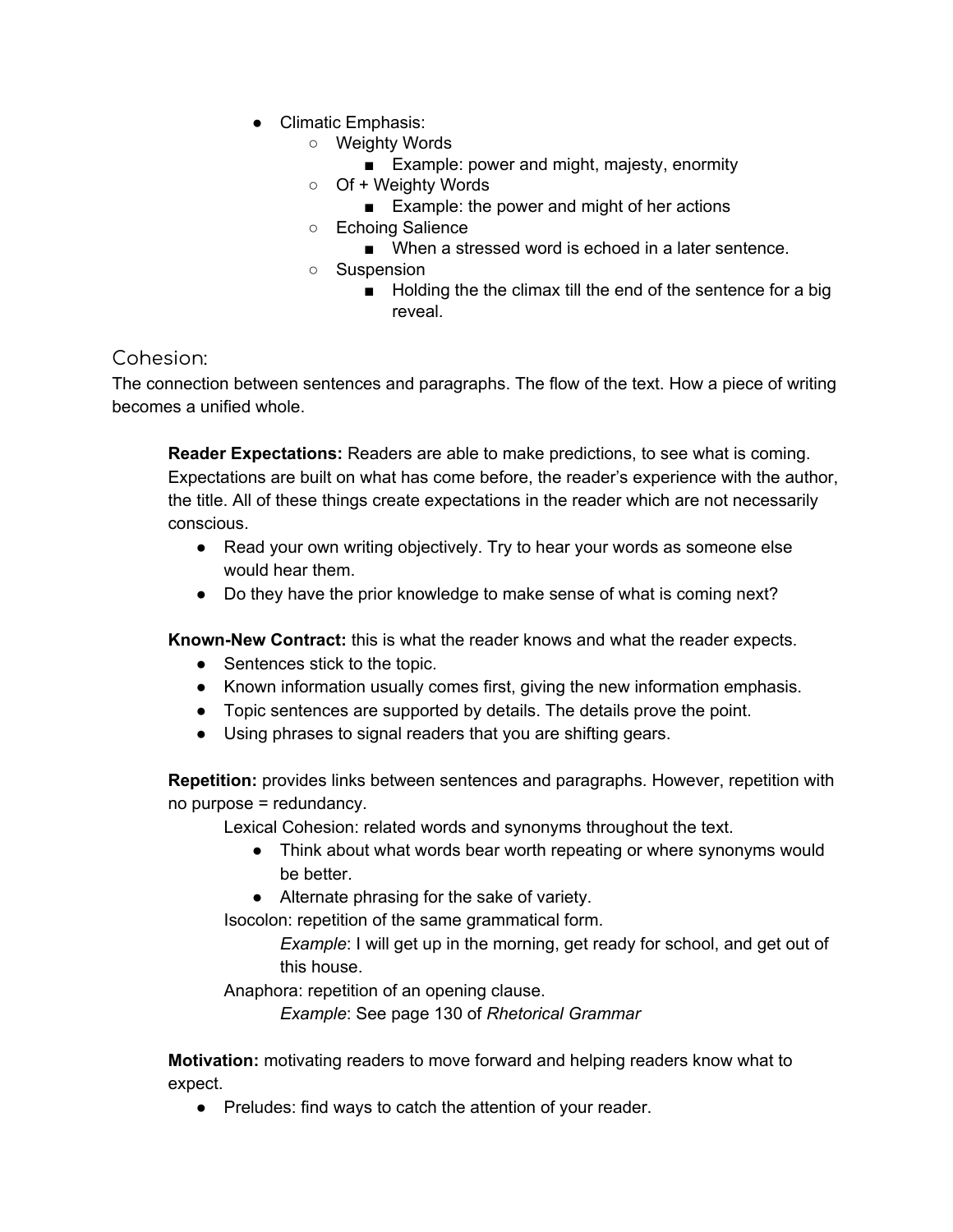- Introduction: Stating Problems: help readers see the problem as theirs. Think So What? Why is this interesting to the reader?
	- Establish Shared Context
	- State the Problem
		- Is the problem practical or conceptual?
		- Think about subsections breaking the problem into chunks
		- Divide the problem into conditions and costs
	- State the Solution
- Conclusion: summarize or wrap up what you have stated. End with an impactful line to bring it all together.

#### **Global Coherence:**

- Forecast Themes
	- Begin each section with a segment that states the point and shows how this point relates to the overall theme.
- Readers need to see how each section or whole is relevant to the point.
- Readers need to see how each subsection supports the whole.

**Six Principles of Concision** - From Style: The Basics of Clarity and Grace, page 83

- Delete words that mean little or nothing.
	- Example: kind of, actually, generally
- Delete words that repeat the meaning of other words.
	- Example: full and complete, any and all
- Delete words implied by other words.
	- Example: basic fundamentals, free gift
- $\circ$  Replace a phrase with a word.
	- Example: As you move your body to improve your health vs. As you exercise
- Change negatives to affirmatives.
	- Example: not happy sad
- Delete useless adjectives and adverbs.
	- Look for adjectives and adverbs before nouns. Cut what isn't essential for the reader.

#### Punctuation

#### **Commas:**

● Using a comma to separate sentence units connected by a coordinating conjunction to signal a slight pause.

#### **Dash:**

- The choice is intentional, not merely the error of placing a comma. Added emphasis.
- Setting off a sentence unit with a pause. Use sparingly.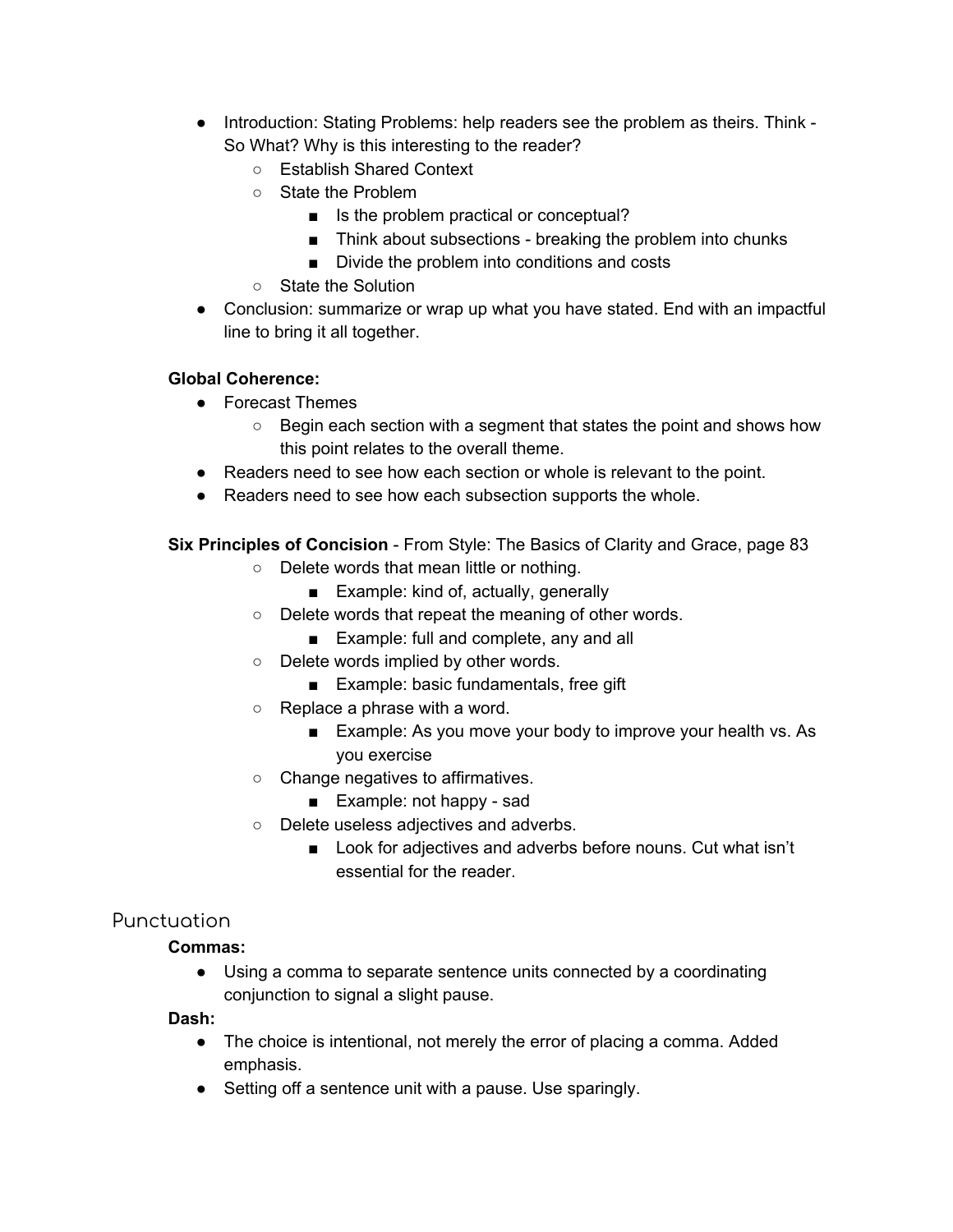#### Voice

#### **The Writer's Voice:**

When considering voice, consider the following questions:

- 1. Do your readers NEED to know who is responsible for the actions?
- 2. Which voice will help your readers transition smoothly from one sentence to another?
- 3. Which voice will give you readers a more consistent and appropriate point of view?

#### **Active Voice:**

● Using simple subjects with action verbs

#### **Passive Voice:**

- Shifts the focus of the sentence.
- Useful if you don't know the agent or is irrelevant.
- To add modifiers to the agent by placing it at the end of the sentence. This way the subject is not separated from the verb by a large phrase.
	- *Example:* Today a story was written by an author who is traveling through Europe.
- Does not have to be action free and can be an alternative to the "I" in personal writing.

*Example*: The fireplace radiated heat into my body.

● A way to keep known information in the subject.

#### **Tone:**

- Level of formality or informality
- Adjust tone to audience and purpose

#### **Point of view:**

• Which point of view best serves the purpose of the writing?

#### Ethics:

My definition for ethical writing is writing how you would like to be written to. I like this definition because it requires us to look at our writing from the reader's perspective and to consider how what we write will affect them. When we pick up a piece of writing, we are hoping that we can trust the writer - that the writer is not trying to deceive us by making some idea unnecessarily vague or complicated, that the writer is working to be inclusive in their writing so that when we pick up the page we feel like we see ourselves, that the writer's intentions are not to cause harm.

Most of my writing is written for trauma survivors and their supporters, which is a broad and diverse audience. The words I choose and the way I write about trauma is really important to the reader. Some words can feel disempowering and dismissive while other words can feel